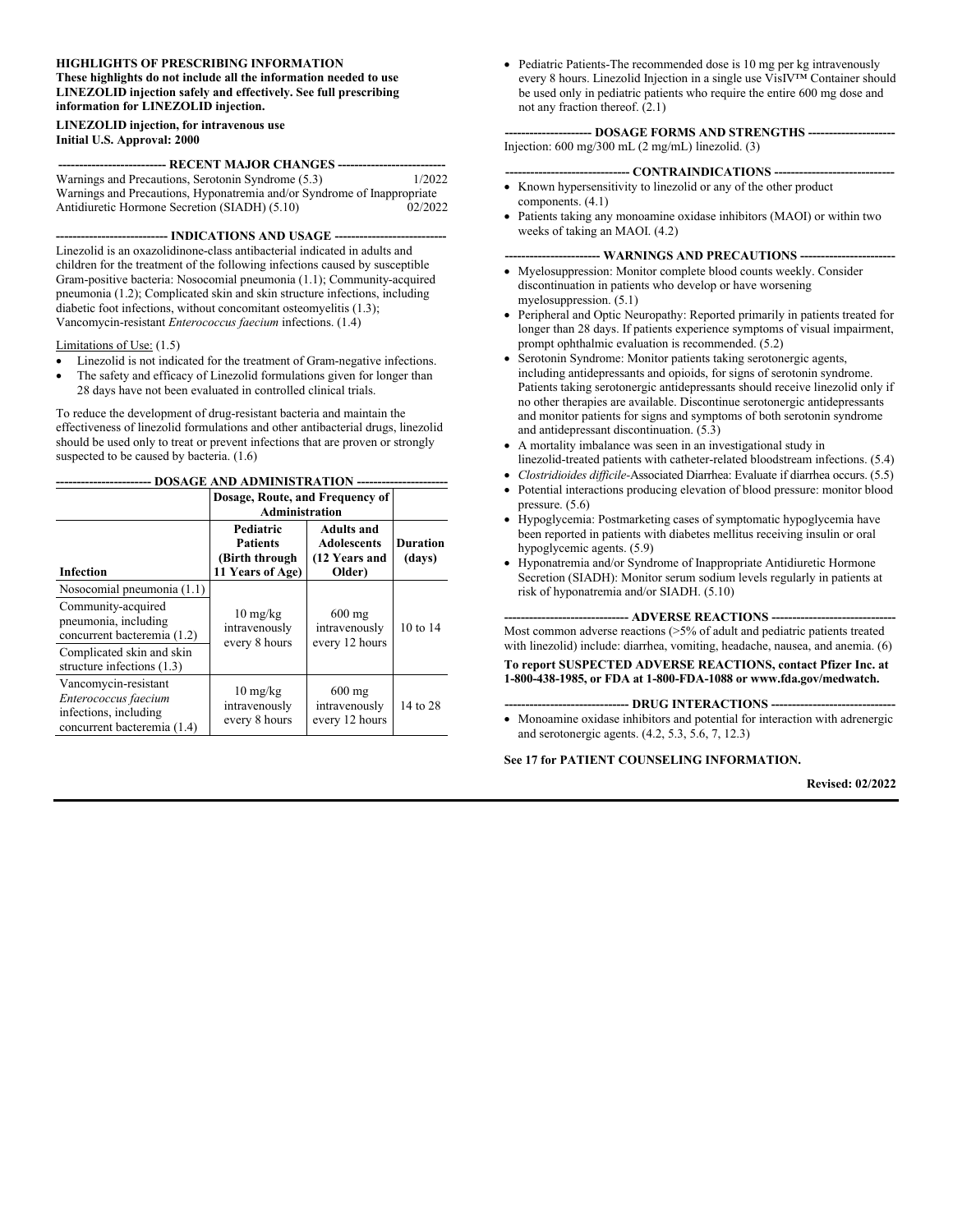#### **FULL PRESCRIBING INFORMATION: CONTENTS\***

#### **1 INDICATIONS AND USAGE**

- 1.1 Nosocomial Pneumonia
- 1.2 Community-acquired Pneumonia<br>1.3 Complicated Skin and Skin Struct
- 1.3 Complicated Skin and Skin Structure Infections<br>1.4 Vancomycin-resistant *Enterococcus faecium* Inf
- 1.4 Vancomycin-resistant *Enterococcus faecium* Infections
- 1.5 Limitations of Use
- 1.6 Usage

#### **2 DOSAGE AND ADMINISTRATION**

- 2.1 General Dosage and Administration
- 2.2 Intravenous Administration
- 2.3 Compatibilities<br>2.4 Incompatibilitie

## **Incompatibilities**

#### **3 DOSAGE FORMS AND STRENGTHS 4 CONTRAINDICATIONS**

- 4.1 Hypersensitivity<br>4.2 Monoamine Oxie
- Monoamine Oxidase Inhibitors **5 WARNINGS AND PRECAUTIONS**

#### 5.1 Myelosuppression

- 5.2 Peripheral and Optic Neuropathy<br>5.3 Serotonin Syndrome
- Serotonin Syndrome
- 5.4 Mortality Imbalance in an Investigational Study in Patients with Catheter-Related Bloodstream Infections, Including Those with Catheter-Site Infections
- 5.5 *Clostridioides difficile*-Associated Diarrhea
- 5.6 Potential Interactions Producing Elevation of Blood Pressure
- Lactic Acidosis
- 
- 5.8 Convulsions<br>5.9 Hypoglycem
- 5.9 Hypoglycemia 5.10 Hyponatremia and/or Syndrome of Inappropriate Antidiuretic Hormone Secretion (SIADH)
- 5.11 Development of Drug-Resistant Bacteria
- **6 ADVERSE REACTIONS** 6.1 Clinical Trials Experience
	- 6.2 Postmarketing Experience
	-
- **7 DRUG INTERACTIONS**<br>7.1 **Monoamine Oxidas** Monoamine Oxidase Inhibitors
	- 7.2 Adrenergic and Serotonergic Agents

#### **8 USE IN SPECIFIC POPULATIONS**

- 8.1 Pregnancy
- 8.2 Lactation<br>8.3 Females a
	- 8.3 Females and Males of Reproductive Potentia**l**
- 
- 8.4 Pediatric Use<br>8.5 Geriatric Use Geriatric Use
- **10 OVERDOSAGE**
- **11 DESCRIPTION**
- **12 CLINICAL PHARMACOLOGY**
	- Mechanism of Action
	- 12.2 Pharmacodynamics
	- 12.3 Pharmacokinetics
	- 12.4 Microbiology

#### **13 NONCLINICAL TOXICOLOGY**

- 13.1 Carcinogenesis, Mutagenesis, Impairment of Fertility
- 13.2 Animal Toxicology and/or Pharmacology
- **14 CLINICAL STUDIES**
	- Adults
	- 14.2 Pediatric Patients
- **16 HOW SUPPLIED/STORAGE AND HANDLING**
- **17 PATIENT COUNSELING INFORMATION**
- \* Sections or subsections omitted from the full prescribing information are not listed.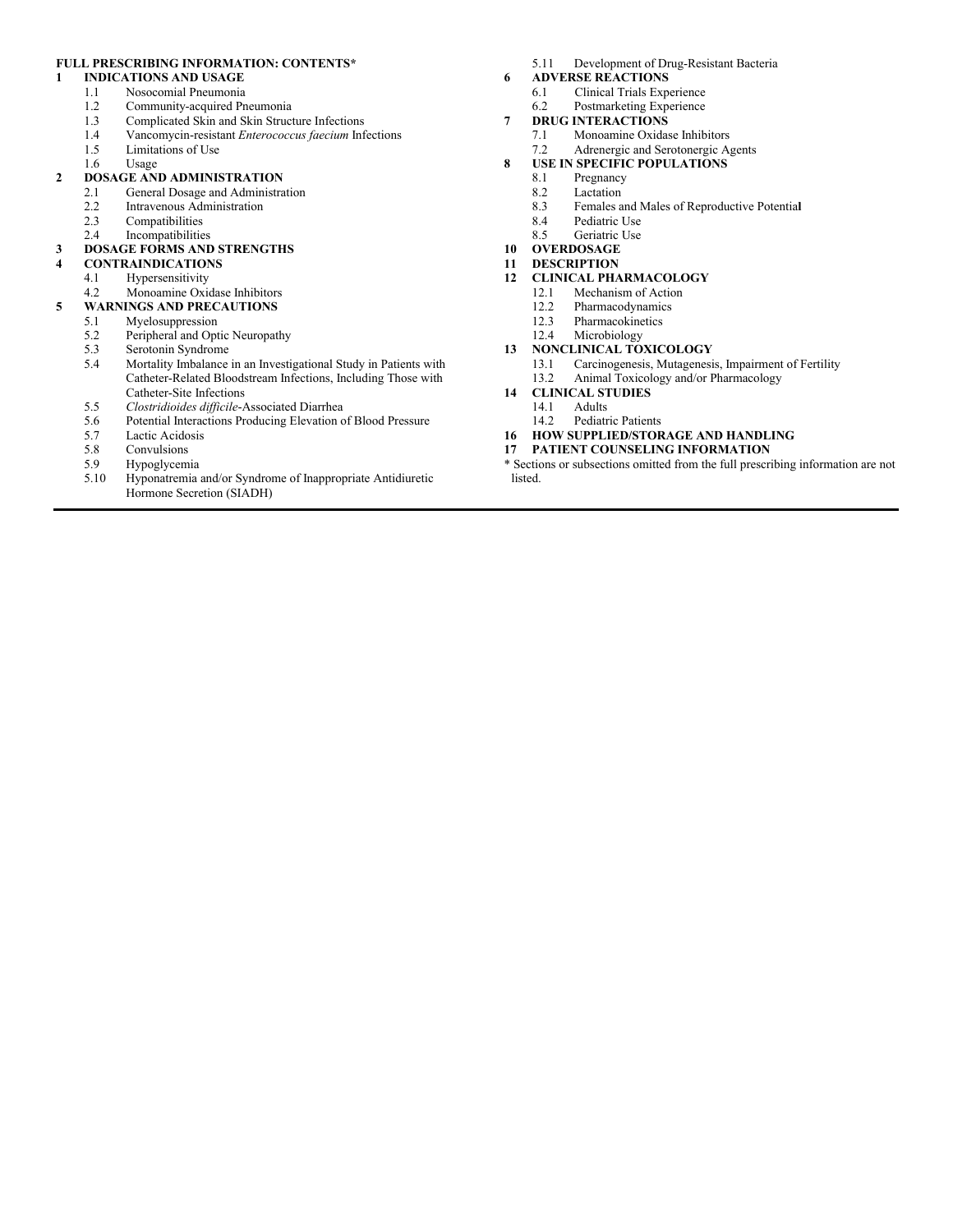# **FULL PRESCRIBING INFORMATION**

# **1 INDICATIONS AND USAGE**

#### **1.1 Nosocomial Pneumonia**

Linezolid is indicated for the treatment of nosocomial pneumonia caused by *Staphylococcus aureus*  (methicillin-susceptible and -resistant isolates) or *Streptococcus pneumoniae* [*see Clinical Studies (14)*].

#### **1.2 Community-acquired Pneumonia**

Linezolid is indicated for the treatment of community-acquired pneumonia caused by *Streptococcus pneumoniae*, including cases with concurrent bacteremia, or *Staphylococcus aureus* (methicillinsusceptible isolates only) [*see Clinical Studies (14)*].

#### **1.3 Complicated Skin and Skin Structure Infections**

Linezolid is indicated for the treatment of complicated skin and skin structure infections, including diabetic foot infections, without concomitant osteomyelitis, caused by *Staphylococcus aureus*  (methicillin-susceptible and -resistant isolates), *Streptococcus pyogenes*, or *Streptococcus agalactiae*. Linezolid has not been studied in the treatment of decubitus ulcers [*see Clinical Studies (14)*].

#### **1.4 Vancomycin-resistant** *Enterococcus faecium* **Infections**

Linezolid is indicated for the treatment of vancomycin-resistant *Enterococcus faecium* infections, including cases with concurrent bacteremia [*see Clinical Studies (14)*].

#### **1.5 Limitations of Use**

- Linezolid is not indicated for the treatment of Gram-negative infections. It is critical that specific Gram-negative therapy be initiated immediately if a concomitant Gram-negative pathogen is documented or suspected [*see Warnings and Precautions (5.4)*].
- The safety and efficacy of Linezolid formulations given for longer than 28 days have not been evaluated in controlled clinical trials [*see Clinical Studies (14)*].

#### **1.6 Usage**

To reduce the development of drug-resistant bacteria and maintain the effectiveness of linezolid and other antibacterial drugs, linezolid should be used only to treat or prevent infections that are proven or strongly suspected to be caused by susceptible bacteria. When culture and susceptibility information are available, they should be considered in selecting or modifying antibacterial therapy. In the absence of such data, local epidemiology and susceptibility patterns may contribute to the empiric selection of therapy.

#### **2 DOSAGE AND ADMINISTRATION**

#### **2.1 General Dosage and Administration**

The recommended dosage for linezolid injection for the treatment of infections is described in Table 1. No dose adjustment is necessary when switching from intravenous to oral administration.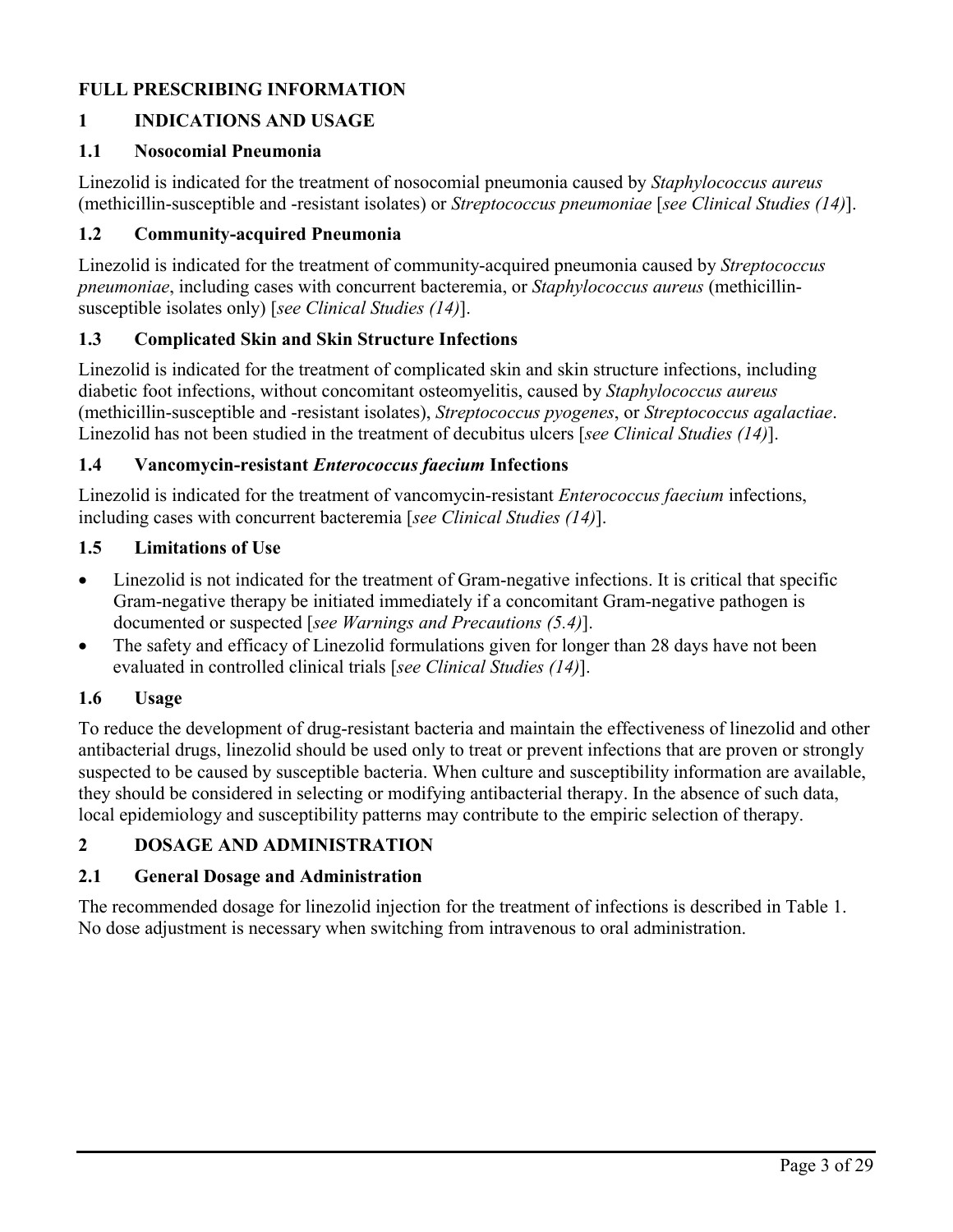| таріс ні розаце Занасніць тог Еніслопа пітесноп                                                |                                                                              |                                                                 |                                                              |  |  |  |
|------------------------------------------------------------------------------------------------|------------------------------------------------------------------------------|-----------------------------------------------------------------|--------------------------------------------------------------|--|--|--|
|                                                                                                | Dosage, Route, and Frequency of<br><b>Administration</b>                     | Recommended                                                     |                                                              |  |  |  |
| Infection*                                                                                     | <b>Pediatric Patients<sup>†</sup></b><br>(Birth through)<br>11 Years of Age) | <b>Adults and</b><br><b>Adolescents</b><br>(12 Years and Older) | <b>Duration of</b><br><b>Treatment</b><br>(consecutive days) |  |  |  |
| Nosocomial pneumonia                                                                           |                                                                              |                                                                 |                                                              |  |  |  |
| Community-acquired<br>pneumonia, including<br>concurrent bacteremia                            | 10 mg/kg intravenously<br>every 8 hours                                      | 600 mg intravenously<br>every 12 hours                          | 10 to 14                                                     |  |  |  |
| Complicated skin and<br>skin structure infections                                              |                                                                              |                                                                 |                                                              |  |  |  |
| Vancomycin-resistant<br>Enterococcus faecium<br>infections, including<br>concurrent bacteremia | 10 mg/kg intravenously<br>every 8 hours                                      | 600 mg intravenously<br>every 12 hours                          | 14 to 28                                                     |  |  |  |

**Table 1. Dosage Guidelines for Linezolid Injection**

\* Due to the designated pathogens [*see Indications and Usage (1)*]

† **Neonates less than 7 days**: Most pre-term neonates less than 7 days of age (gestational age less than 34 weeks) have lower systemic linezolid clearance values and larger AUC values than many full-term neonates and older infants. These neonates should be initiated with a dosing regimen of 10 mg/kg every 12 hours. Consideration may be given to the use of 10 mg/kg every 8 hours regimen in neonates with a sub-optimal clinical response. All neonatal patients should receive 10 mg/kg every 8 hours by 7 days of life [*see Use in Specific Populations (8.4) and Clinical Pharmacology (12.3)].*

The maximum dose for pediatric patients should not exceed the recommended adult dose. The recommended dose is 10 mg per kg intravenously every 8 hours. Linezolid injection in a single use VisIV™ Container should be used only in pediatric patients who require the entire 600 mg dose and not any fraction thereof.

# **2.2 Intravenous Administration**

Linezolid injection is supplied in single-dose, ready-to-use container (VisIV™ Container) [*see How Supplied/Storage and Handling (16)*]. Parenteral drug products should be inspected visually for particulate matter prior to administration. Check for minute leaks by firmly squeezing the bag. If leaks are detected, discard the solution, as sterility may be impaired*.* Keep the containers in the overwrap until ready to use. Store at room temperature. Protect from freezing. Linezolid injection may exhibit a yellow color that can intensify over time without adversely affecting potency.

Linezolid injection should be administered by intravenous infusion over a period of 30 to 120 minutes. Do not use this intravenous container in series connections. Additives should not be introduced into this solution. If Linezolid injection is to be given concomitantly with another drug, each drug should be given separately in accordance with the recommended dosage and route of administration for each product. Discard unused portion.

If the same intravenous line is used for sequential infusion of several drugs, the line should be flushed before and after infusion of Linezolid injection with an infusion solution compatible with Linezolid injection and with any other drug(s) administered via this common line.

# **2.3 Compatibilities**

Compatible intravenous solutions include 0.9% Sodium Chloride Injection, USP, 5% Dextrose Injection, USP, and Lactated Ringer's Injection, USP.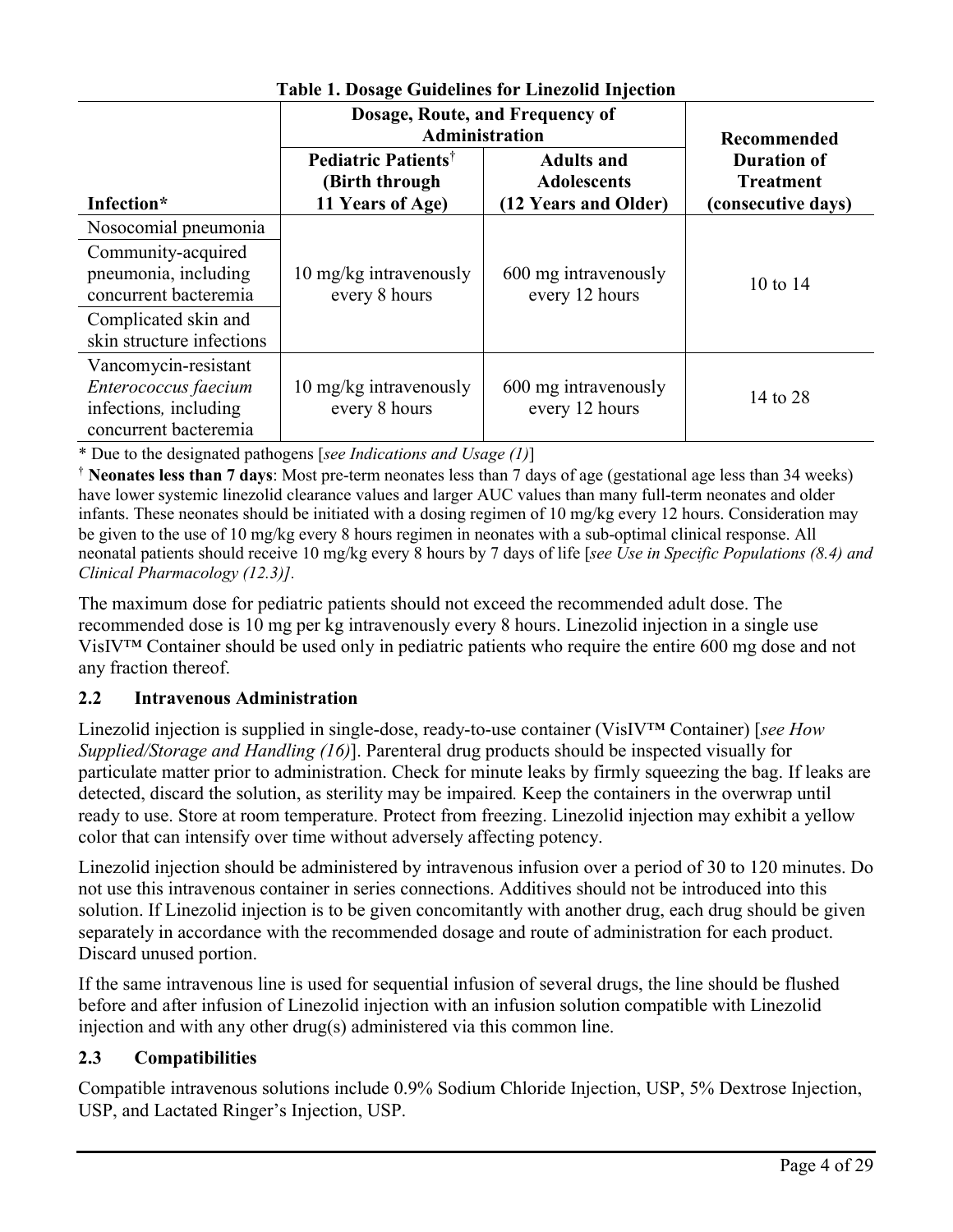# **2.4 Incompatibilities**

Physical incompatibilities resulted when Linezolid injection was combined with the following drugs during simulated Y-site administration: amphotericin B, chlorpromazine HCl, diazepam, pentamidine isothionate, erythromycin lactobionate, phenytoin sodium, and trimethoprim-sulfamethoxazole. Additionally, chemical incompatibility resulted when Linezolid injection was combined with ceftriaxone sodium.

# **3 DOSAGE FORMS AND STRENGTHS**

Linezolid injection: 600 mg/300 mL (2 mg/mL) linezolid in single-dose, ready-to-use flexible plastic  $VisIV<sup>TM</sup> container in a foil laminate overwrap.$ 

# **4 CONTRAINDICATIONS**

#### **4.1 Hypersensitivity**

Linezolid injection is contraindicated for use in patients who have known hypersensitivity to linezolid or any of the other product components**.** 

#### **4.2 Monoamine Oxidase Inhibitors**

Linezolid should not be used in patients taking any medicinal product which inhibits monoamine oxidases A or B (e.g., phenelzine, isocarboxazid) or within two weeks of taking any such medicinal product.

# **5 WARNINGS AND PRECAUTIONS**

#### **5.1 Myelosuppression**

Myelosuppression (including anemia, leukopenia, pancytopenia, and thrombocytopenia) has been reported in patients receiving linezolid. In cases where the outcome is known, when linezolid was discontinued, the affected hematologic parameters have risen toward pretreatment levels. Complete blood counts should be monitored weekly in patients who receive linezolid, particularly in those who receive linezolid for longer than two weeks, those with pre-existing myelosuppression, those receiving concomitant drugs that produce bone marrow suppression, or those with a chronic infection who have received previous or concomitant antibacterial drug therapy. Discontinuation of therapy with linezolid should be considered in patients who develop or have worsening myelosuppression*.* 

#### **5.2 Peripheral and Optic Neuropathy**

Peripheral and optic neuropathies have been reported in patients treated with linezolid, primarily in those patients treated for longer than the maximum recommended duration of 28 days. In cases of optic neuropathy that progressed to loss of vision, patients were treated for extended periods beyond the maximum recommended duration. Visual blurring has been reported in some patients treated with linezolid for less than 28 days. Peripheral and optic neuropathy has also been reported in children.

If patients experience symptoms of visual impairment, such as changes in visual acuity, changes in color vision, blurred vision, or visual field defect, prompt ophthalmic evaluation is recommended. Visual function should be monitored in all patients taking linezolid for extended periods  $(\geq 3 \text{ months})$  and in all patients reporting new visual symptoms regardless of length of therapy with linezolid. If peripheral or optic neuropathy occurs, the continued use of linezolid in these patients should be weighed against the potential risks.

#### **5.3 Serotonin Syndrome**

Spontaneous reports of serotonin syndrome including fatal cases associated with the co-administration of linezolid and serotonergic agents, including antidepressants such as selective serotonin reuptake inhibitors (SSRIs), have been reported.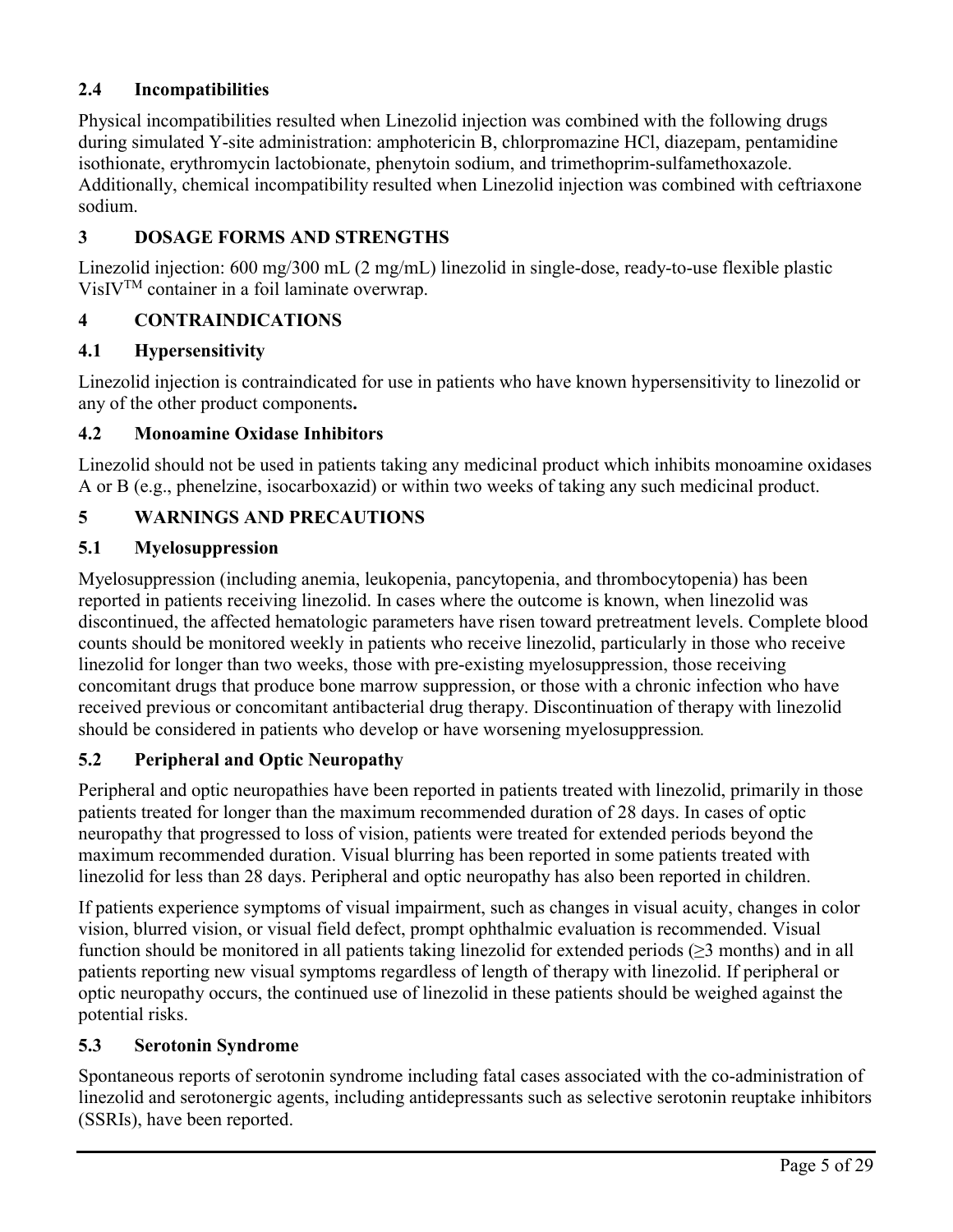Unless clinically appropriate and patients are carefully observed for signs and/or symptoms of serotonin syndrome or neuroleptic malignant syndrome-like (NMS-like) reactions, linezolid should not be administered to patients with carcinoid syndrome and/or patients taking any of the following medications: serotonin re-uptake inhibitors, tricyclic antidepressants, bupropion, buspirone, serotonin 5-HT1 receptor agonists (triptans), and opioids, including meperidine [*see Drug Interactions (7) and Clinical Pharmacology (12.3)*].

In some cases, a patient already receiving a serotonergic antidepressant or buspirone may require urgent treatment with linezolid. If alternatives to linezolid are not available and the potential benefits of linezolid outweigh the risks of serotonin syndrome or NMS-like reactions, the serotonergic antidepressant should be stopped promptly and linezolid administered. The patient should be monitored for two weeks (five weeks if fluoxetine was taken) or until 24 hours after the last dose of linezolid, whichever comes first. Symptoms of serotonin syndrome or NMS-like reactions include hyperthermia, rigidity, myoclonus, autonomic instability, and mental status changes that include extreme agitation progressing to delirium and coma. The patient should also be monitored for discontinuation symptoms of the antidepressant (see package insert of the specified agent(s) for a description of the associated discontinuation symptoms).

# **5.4 Mortality Imbalance in an Investigational Study in Patients with Catheter-Related Bloodstream Infections, Including Those with Catheter-Site Infections**

An imbalance in mortality was seen in patients treated with linezolid relative to vancomycin/dicloxacillin/oxacillin in an open-label study in seriously ill patients with intravascular catheter-related infections [78/363 (21.5%) vs. 58/363 (16.0%); odds ratio 1.426, 95% CI 0.970, 2.098]. While causality has not been established, this observed imbalance occurred primarily in linezolid-treated patients in whom either Gram-negative pathogens, mixed Gram-negative and Gram-positive pathogens, or no pathogen were identified at baseline, but was not seen in patients with Gram-positive infections only.

Linezolid is not approved and should not be used for the treatment of patients with catheter-related bloodstream infections or catheter-site infections.

Linezolid has no clinical activity against Gram-negative pathogens and is not indicated for the treatment of Gram-negative infections. It is critical that specific Gram-negative therapy be initiated immediately if a concomitant Gram-negative pathogen is documented or suspected [*see Indications and Usage (1)*].

# **5.5** *Clostridioides difficile-***Associated Diarrhea**

*Clostridioides difficile-*Associated Diarrhea (CDAD) has been reported with use of nearly all antibacterial agents, including linezolid, and may range in severity from mild diarrhea to fatal colitis. Treatment with antibacterial agents alters the normal flora of the colon leading to overgrowth of *C. difficile*.

*C. difficile* produces toxins A and B which contribute to the development of CDAD. Hypertoxin producing strains of *C. difficile* cause increased morbidity and mortality, as these infections can be refractory to antimicrobial therapy and may require colectomy. CDAD must be considered in all patients who present with diarrhea following antibacterial drug use.

Careful medical history is necessary since CDAD has been reported to occur over two months after the administration of antibacterial agents.

If CDAD is suspected or confirmed, ongoing antibacterial drug use not directed against *C. difficile* may need to be discontinued. Appropriate fluid and electrolyte management, protein supplementation, antibacterial drug treatment of *C. difficile*, and surgical evaluation should be instituted as clinically indicated.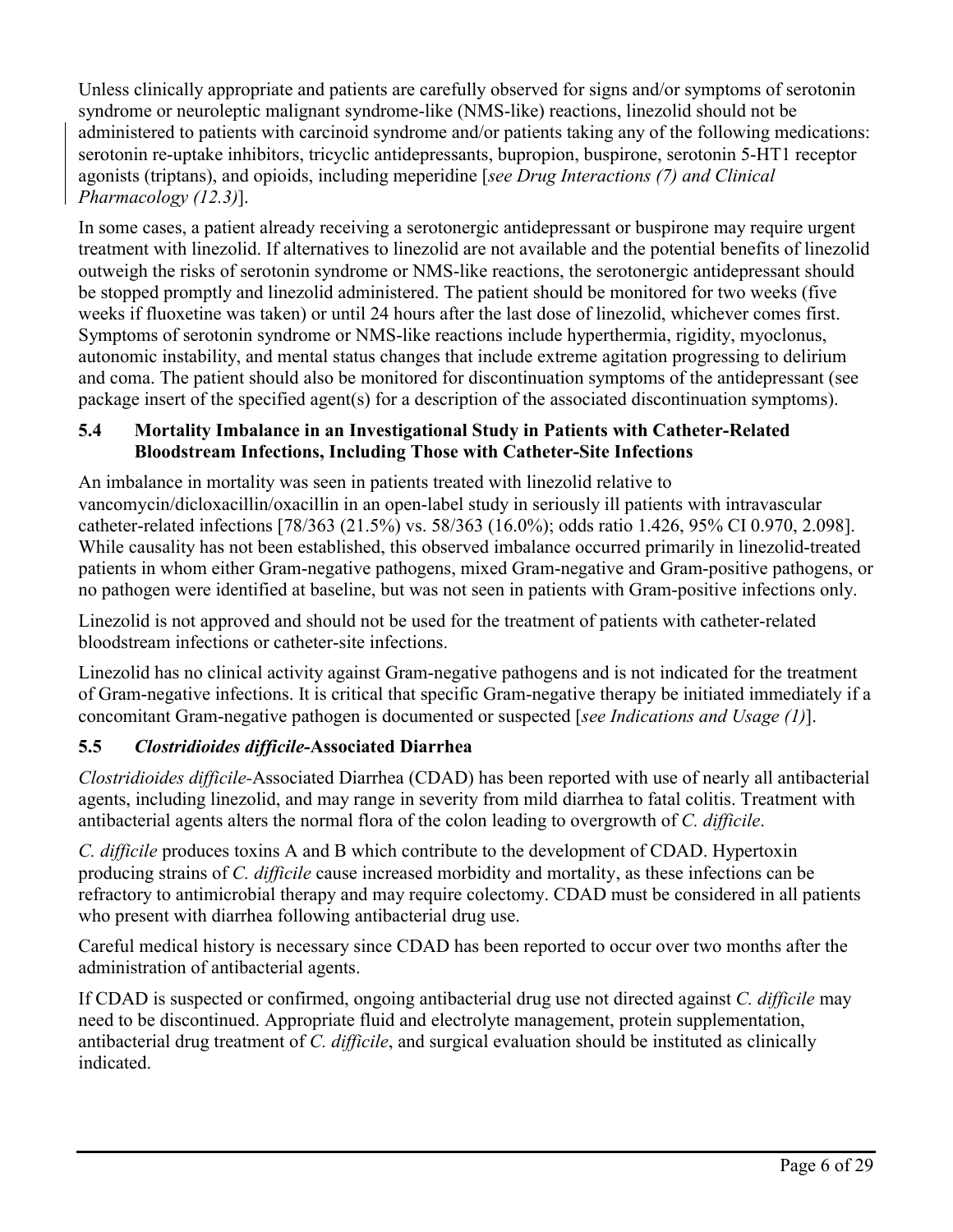# **5.6 Potential Interactions Producing Elevation of Blood Pressure**

Unless patients are monitored for potential increases in blood pressure, linezolid should not be administered to patients with uncontrolled hypertension, pheochromocytoma, thyrotoxicosis and/or patients taking any of the following types of medications: directly and indirectly acting sympathomimetic agents (e.g., pseudoephedrine), vasopressive agents (e.g., epinephrine, norepinephrine), dopaminergic agents (e.g., dopamine, dobutamine) [*see Drug Interactions (7) and Clinical Pharmacology (12.3)*].

# **5.7 Lactic Acidosis**

Lactic acidosis has been reported with the use of linezolid. In reported cases, patients experienced repeated episodes of nausea and vomiting. Patients who develop recurrent nausea or vomiting, unexplained acidosis, or a low bicarbonate level while receiving linezolid should receive immediate medical evaluation.

# **5.8 Convulsions**

Convulsions have been reported in patients when treated with linezolid. In some of these cases, a history of seizures or risk factors for seizures was reported.

# **5.9 Hypoglycemia**

Postmarketing cases of symptomatic hypoglycemia have been reported in patients with diabetes mellitus receiving insulin or oral hypoglycemic agents when treated with linezolid, a reversible, nonselective MAO inhibitor. Some MAO inhibitors have been associated with hypoglycemic episodes in diabetic patients receiving insulin or hypoglycemic agents. While a causal relationship between linezolid and hypoglycemia has not been established, diabetic patients should be cautioned of potential hypoglycemic reactions when treated with linezolid.

If hypoglycemia occurs, a decrease in the dose of insulin or oral hypoglycemic agent, or discontinuation of oral hypoglycemic agent, insulin, or linezolid may be required.

# **5.10 Hyponatremia and/or Syndrome of Inappropriate Antidiuretic Hormone Secretion (SIADH)**

Postmarketing cases of hyponatremia and/or Syndrome of Inappropriate Antidiuretic Hormone Secretion (SIADH) have been observed in patients treated with linezolid. In reported cases, the signs and symptoms included confusion, somnolence, generalized weakness, and in severe cases led to respiratory failure and even death. Monitor serum sodium levels regularly in the elderly, in patients taking diuretics, and in other patients at risk of hyponatremia and/or SIADH while taking linezolid. If signs and symptoms of hyponatremia and/or SIADH occur, discontinue linezolid, and institute appropriate supportive measures.

# **5.11 Development of Drug-Resistant Bacteria**

Prescribing linezolid in the absence of a proven or strongly suspected bacterial infection or a prophylactic indication is unlikely to provide benefit to the patient and increases the risk of the development of drugresistant bacteria.

# **6 ADVERSE REACTIONS**

# **6.1 Clinical Trials Experience**

Because clinical trials are conducted under widely varying conditions, adverse reaction rates observed in the clinical trials of a drug cannot be directly compared to rates in the clinical trials of another drug and may not reflect the rates observed in practice.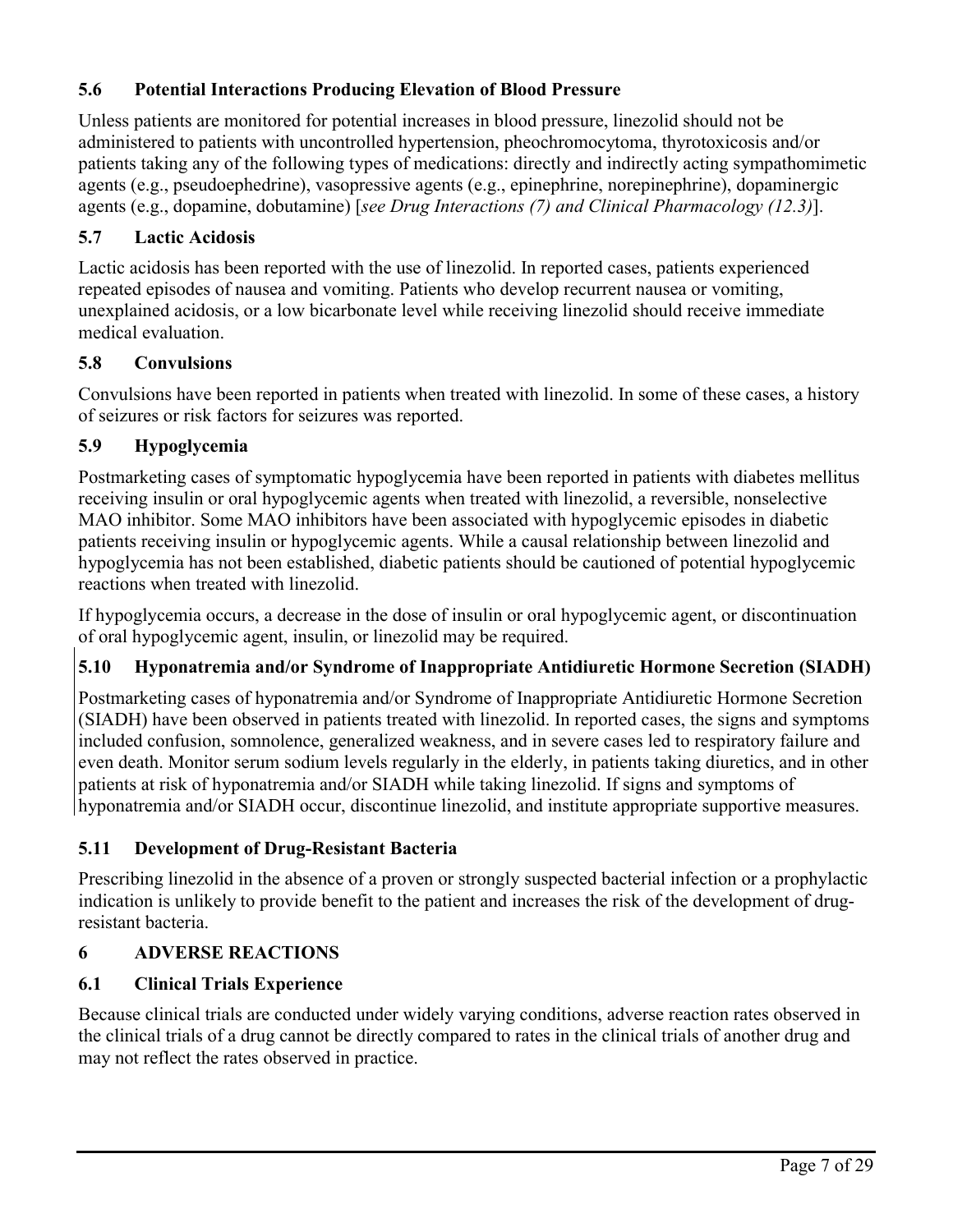# Adults

The safety of linezolid formulations was evaluated in 2,046 adult patients enrolled in seven Phase 3 comparator-controlled clinical trials, who were treated for up to 28 days. For all indications, 20.4% of linezolid-treated and 14.3% of comparator-treated patients experienced at least one drug-related adverse event.

Table 2 shows the incidence of all-causality, treatment-emergent adverse reactions reported in at least 1% of adult patients in these trials by dose of linezolid.

| Table 2. Incidence (%) Treatment-Emergent Adverse Reactions Occurring in greater than 1% of |  |
|---------------------------------------------------------------------------------------------|--|
| <b>Adult Patients Treated with Linezolid in Comparator-Controlled Clinical Trials</b>       |  |

| <b>ADVERSE REACTIONS</b>      | Linezolid 600 mg every<br>12 hours<br>$(n = 1498)$ | <b>All Other Comparators*</b><br>$(n = 1464)$ |
|-------------------------------|----------------------------------------------------|-----------------------------------------------|
| Headache                      | 5.7                                                | 4.4                                           |
| Diarrhea                      | 8.3                                                | 6.4                                           |
| Nausea                        | 6.6                                                | 4.6                                           |
| Vomiting                      | 4.3                                                | 2.3                                           |
| <b>Dizziness</b>              | 1.8                                                | 1.5                                           |
| Rash                          | 2.3                                                | 2.6                                           |
| Anemia                        | 2.1                                                | 1.4                                           |
| Taste alteration              | 1.0                                                | 0.3                                           |
| Vaginal moniliasis            | 1.1                                                | 0.5                                           |
| Oral moniliasis               | 1.7                                                | 1.0                                           |
| Abnormal liver function tests | 1.6                                                | 0.8                                           |
| Fungal infection              | 0.3                                                | 0.2                                           |
| Tongue discoloration          | 0.3                                                | $\boldsymbol{0}$                              |
| Localized abdominal pain      | 1.2                                                | 0.8                                           |
| Generalized abdominal pain    | 1.2                                                | 1.0                                           |

\* Comparators included cefpodoxime proxetil 200 mg by mouth every 12 hours; ceftriaxone 1 g intravenously every 12 hours; dicloxacillin 500 mg by mouth every 6 hours; oxacillin 2 g intravenously every 6 hours; vancomycin 1 g intravenously every 12 hours.

Discontinuations due to drug-related adverse events occurred in 2.1% of linezolid-treated and 1.7% of comparator-treated patients. The most common reported drug-related adverse events leading to discontinuation of treatment were nausea, headache, diarrhea, and vomiting.

#### Pediatric Patients

The safety of linezolid formulations was evaluated in 215 pediatric patients ranging in age from birth through 11 years, and in 248 pediatric patients aged 5 through 17 years (146 of these 248 were age 5 through 11 and 102 were age 12 to 17). These patients were enrolled in two Phase 3 comparatorcontrolled clinical trials and were treated for up to 28 days. In the study of hospitalized pediatric patients (birth through 11 years) with Gram-positive infections, who were randomized 2 to 1 (linezolid: vancomycin), mortality was 6.0% (13/215) in the linezolid arm and 3.0% (3/101) in the vancomycin arm. However, given the severe underlying illness in the patient population, no causality could be established.

For all indications, 18.8% of linezolid-treated and 34.3% of comparator-treated patients experienced at least one drug-related adverse event.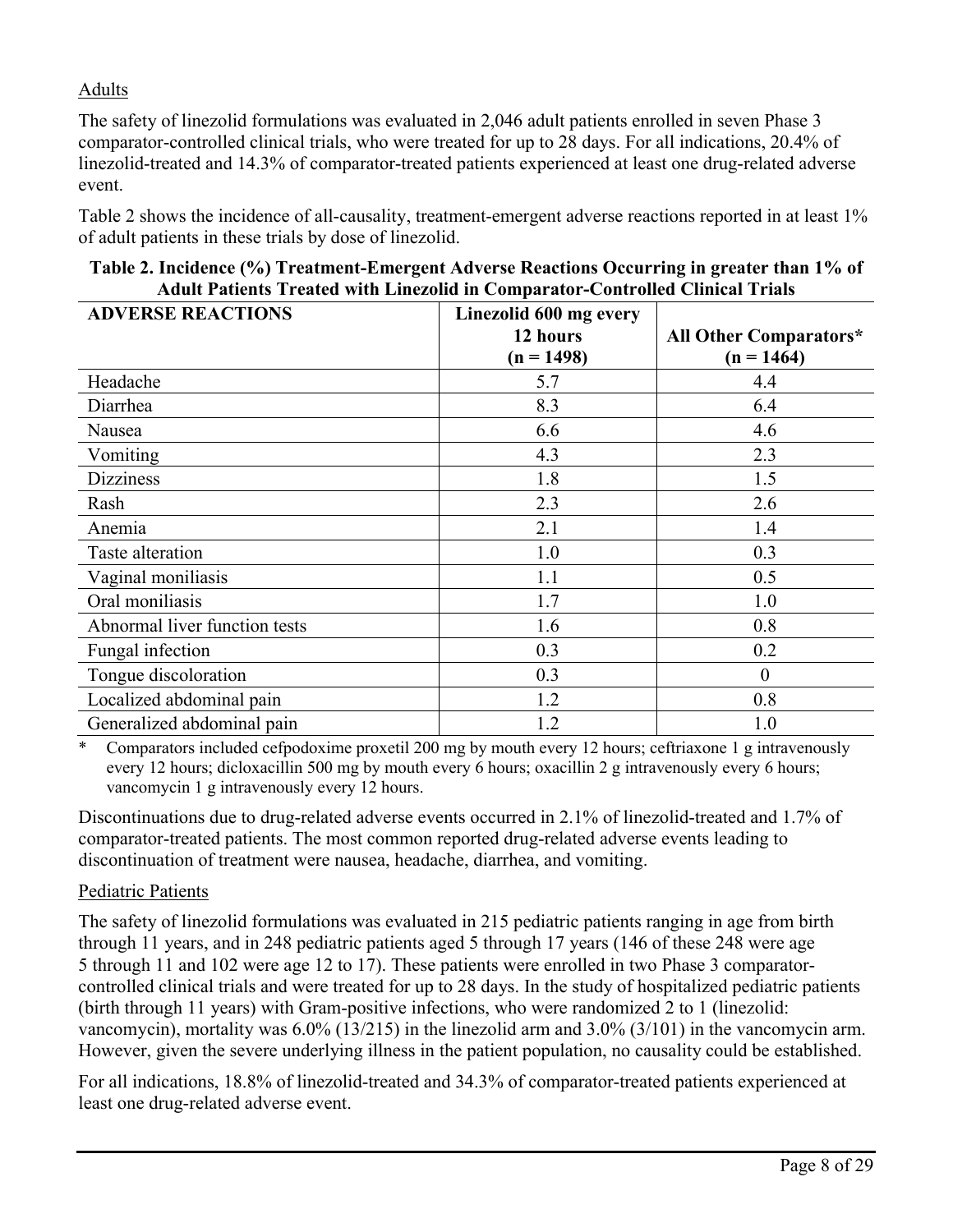Table 3 shows the incidence of all-causality, treatment-emergent adverse reactions reported in more than 1% of pediatric patients (and more than 1 patient) in either treatment group in the comparator-controlled Phase 3 trials.

#### **Table 3. Incidence (%) of Treatment-Emergent Adverse Reactions Occurring in greater than 1% of Pediatric Patients (and greater than 1 Patient) in Either Treatment Group in Comparator-Controlled Clinical Trials\***

| <b>ADVERSE REACTIONS</b>         | Linezolid<br>$(n = 215)$ | Vancomycin<br>$(n = 101)$ |
|----------------------------------|--------------------------|---------------------------|
| Diarrhea                         | 10.8                     | 12.1                      |
| Vomiting                         | 9.4                      | 9.1                       |
| Headache                         | 0.9                      | $\bf{0}$                  |
| Anemia                           | 5.6                      | 7.1                       |
| Thrombocytopenia                 | 4.7                      | 2.0                       |
| Nausea                           | 1.9                      | $\Omega$                  |
| Generalized abdominal pain       | 0.9                      | 2.0                       |
| Localized abdominal pain         | 0.5                      | 1.0                       |
| Loose stools                     | 2.3                      | 3.0                       |
| Eosinophilia                     | 1.9                      | 1.0                       |
| Pruritus at non-application site | 1.4                      | 2.0                       |
| Vertigo                          | $\theta$                 | $\Omega$                  |

\* Patients from birth through 11 years of age received linezolid 10 mg/kg intravenously and/or by mouth every 8 hours or vancomycin 10 to 15 mg/kg intravenously every 6-24 hours, depending on age and renal clearance.

For all indications, discontinuations due to drug-related adverse events occurred in 0.9% of linezolid-treated and 6.1% of comparator-treated patients.

#### Laboratory Abnormalities

Linezolid has been associated with thrombocytopenia when used in doses up to and including 600 mg every 12 hours for up to 28 days. In Phase 3 comparator-controlled trials, the percentage of adult patients who developed a substantially low platelet count (defined as less than 75% of lower limit of normal and/or baseline) was 2.4% (range among studies: 0.3 to 10.0%) with linezolid and 1.5% (range among studies: 0.4 to 7.0%) with a comparator. In a study of hospitalized pediatric patients ranging in age from birth through 11 years, the percentage of patients who developed a substantially low platelet count (defined as less than 75% of lower limit of normal and/or baseline) was 12.9% with linezolid and 13.4% with vancomycin. In an outpatient study of pediatric patients aged from 5 through 17 years, the percentage of patients who developed a substantially low platelet count was 0% with linezolid and 0.4% with cefadroxil. Thrombocytopenia associated with the use of linezolid appears to be dependent on duration of therapy (generally greater than 2 weeks of treatment). The platelet counts for most patients returned to the normal range/baseline during the follow-up period. No related clinical adverse events were identified in Phase 3 clinical trials in patients developing thrombocytopenia. Bleeding events were identified in thrombocytopenic patients in a compassionate use program for linezolid; the role of linezolid in these events cannot be determined [*see Warnings and Precautions (5.1)*].

Changes seen in other laboratory parameters, without regard to drug relationship, revealed no substantial differences between linezolid and the comparators. These changes were generally not clinically significant, did not lead to discontinuation of therapy, and were reversible. The incidence of adult and pediatric patients with at least one substantially abnormal hematologic or serum chemistry value is presented in Tables 4, 5, 6, and 7.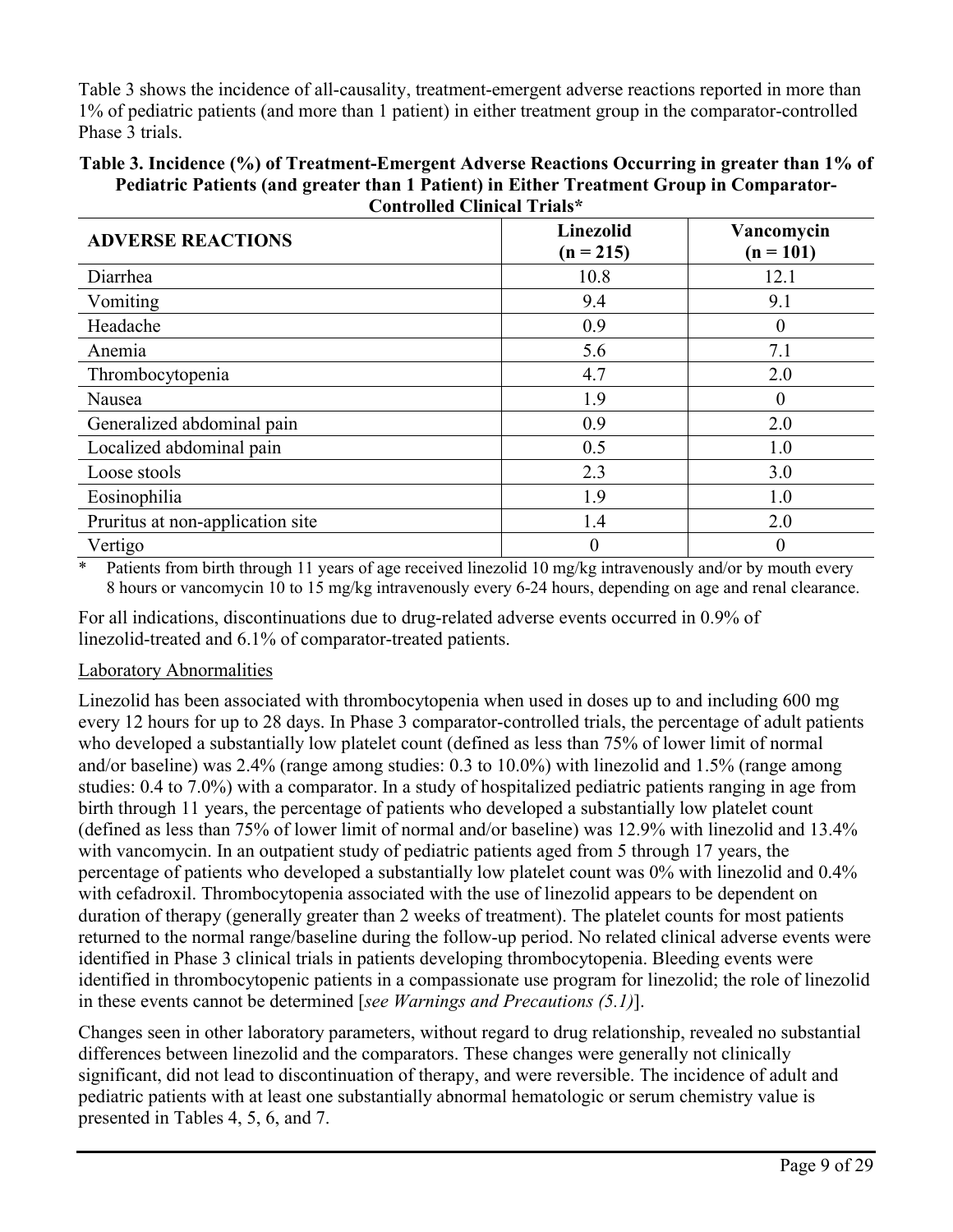#### **Table 4. Percent of Adult Patients who Experienced at Least One Substantially Abnormal\* Hematology Laboratory Value in Comparator-Controlled Clinical Trials with Linezolid**

|                                        | Linezolid             |                                          |
|----------------------------------------|-----------------------|------------------------------------------|
| <b>Laboratory Assay</b>                | 600 mg every 12 hours | <b>All Other Comparators<sup>†</sup></b> |
| Hemoglobin $(g/dL)$                    |                       | 6.6                                      |
| Platelet count (x $10^3/\text{mm}^3$ ) |                       |                                          |
| WBC (x $10^3$ /mm <sup>3</sup> )       | ? ?                   |                                          |
| Neutrophils (x $10^3/\text{mm}^3$ )    |                       |                                          |

Less than 75% (less than 50% for neutrophils) of Lower Limit of Normal (LLN) for values normal at baseline; less than 75% (less than 50% for neutrophils) of LLN and of baseline for values abnormal at baseline.

† Comparators included cefpodoxime proxetil 200 mg by mouth every 12 hours; ceftriaxone 1 g intravenously every 12 hours; dicloxacillin 500 mg by mouth every 6 hours; oxacillin 2 g intravenously every 6 hours; vancomycin 1 g intravenously every 12 hours.

#### **Table 5. Percent of Adult Patients who Experienced at Least One Substantially Abnormal\* Serum Chemistry Laboratory Value in Comparator-Controlled Clinical Trials with Linezolid**

| <b>Laboratory Assay</b>    | <b>Linezolid</b><br>600 mg every 12 hours | All Other Comparators <sup>†</sup> |
|----------------------------|-------------------------------------------|------------------------------------|
| AST (U/L)                  | 5.0                                       | 6.8                                |
| ALT (U/L)                  | 9.6                                       | 9.3                                |
| LDH (U/L)                  | 1.8                                       | 1.5                                |
| Alkaline phosphatase (U/L) | 3.5                                       | 3.1                                |
| Lipase (U/L)               | 4.3                                       | 4.2                                |
| Amylase (U/L)              | 2.4                                       | 2.0                                |
| Total bilirubin (mg/dL)    | 0.9                                       | 1.1                                |
| BUN (mg/dL)                | 2.1                                       | 1.5                                |
| Creatinine $(mg/dL)$       | 0.2                                       | 0.6                                |

Greater than  $2\times$  Upper Limit of Normal (ULN) for values normal at baseline; greater than  $2\times$  ULN and greater than  $2 \times$  baseline for values abnormal at baseline.

† Comparators included cefpodoxime proxetil 200 mg by mouth every 12 hours; ceftriaxone 1 g intravenously every 12 hours; dicloxacillin 500 mg by mouth every 6 hours; oxacillin 2 g intravenously every 6 hours; vancomycin 1 g intravenously every 12 hours.

#### **Table 6. Percent of Pediatric Patients who Experienced at Least One Substantially Abnormal\* Hematology Laboratory Value in Comparator-Controlled Clinical Trials with Linezolid**†

| $\tilde{\phantom{a}}$<br><b>Laboratory Assay</b> | Linezolid | Vancomvcin |
|--------------------------------------------------|-----------|------------|
| Hemoglobin $(g/dL)$                              | 15.7      | 12.4       |
| Platelet count (x $10^3/\text{mm}^3$ )           | 12.9      | 13.4       |
| WBC (x $10^3$ /mm <sup>3</sup> )                 | 12.4      | 10.3       |
| Neutrophils (x $10^3/\text{mm}^3$ )              |           | 4.         |

\* Less than 75% ( less than 50% for neutrophils) of Lower Limit of Normal (LLN) for values normal at baseline; less than 75% (less than 50% for neutrophils) of LLN and less than 75% (less than 50% for neutrophils, less than 90% for hemoglobin if baseline less than LLN) of baseline for values abnormal at baseline.

† Patients from birth through 11 years of age received linezolid 10 mg/kg intravenously and/or by mouth every 8 hours or vancomycin 10 to 15 mg/kg intravenously every 6-24 hours, depending on age and renal clearance.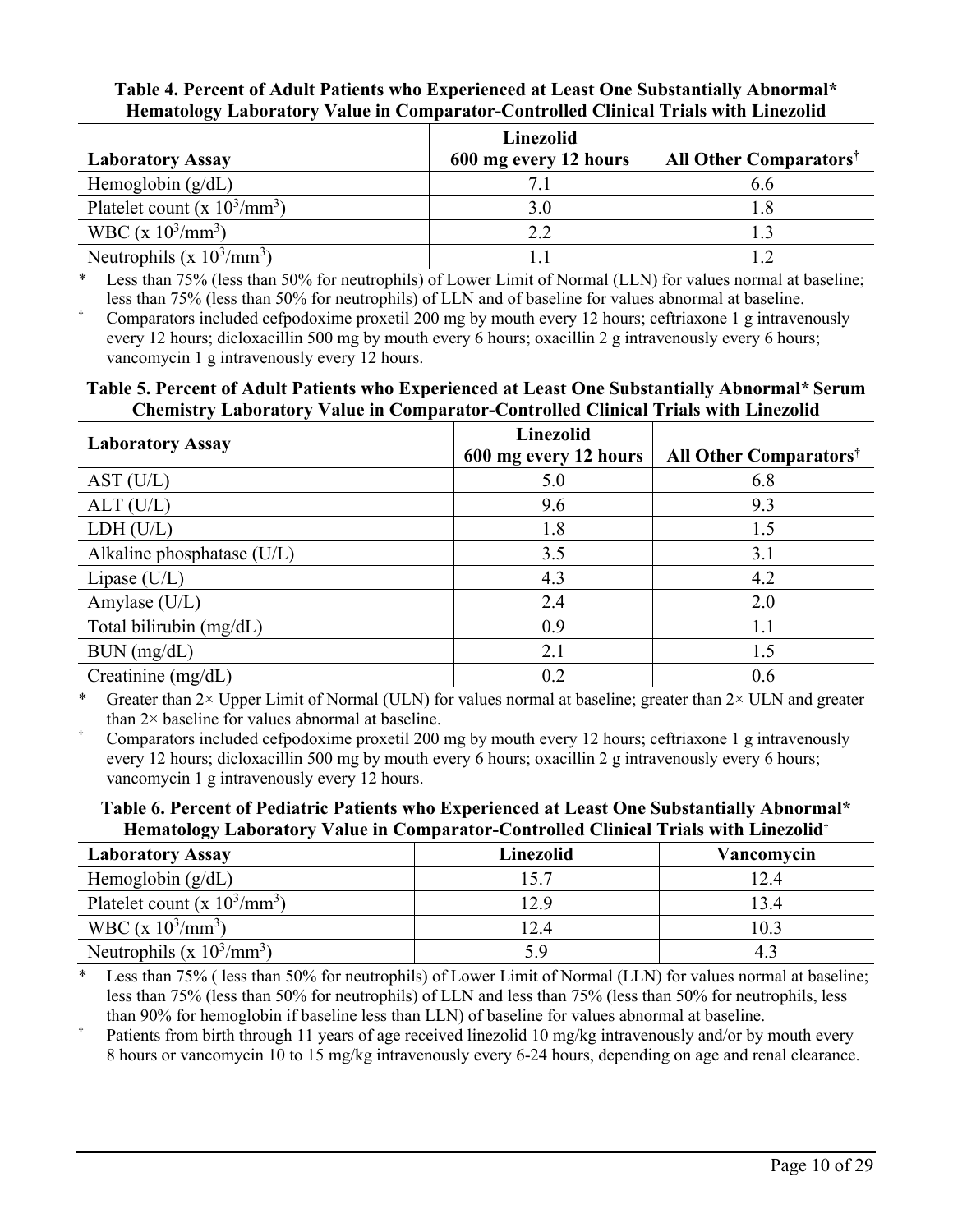#### **Table 7. Percent of Pediatric Patients who Experienced at Least One Substantially Abnormal\* Serum Chemistry Laboratory Value in Comparator-Controlled Clinical Trials with Linezolid†**

| <b>Laboratory Assay</b> | Linezolid | Vancomycin |
|-------------------------|-----------|------------|
| ALT (U/L)               | 10.1      |            |
| Lipase $(U/L)$          | ---       | ---        |
| Amylase (U/L)           | 0.6       |            |
| Total bilirubin (mg/dL) | 6.3       | 5.2        |
| Creatinine (mg/dL)      | 2.4       |            |

\* Greater than 2 x Upper Limit of Normal (ULN) for values normal at baseline; greater than  $2 \times$  ULN and greater than 2 (greater than 1.5 for total bilirubin)  $\times$  baseline for values abnormal at baseline.

**†** Patients from birth through 11 years of age received linezolid 10 mg/kg intravenously and/or by mouth every 8 hours or vancomycin 10 to 15 mg/kg intravenously every 6-24 hours, depending on age and renal clearance.

#### **6.2 Postmarketing Experience**

The following adverse reactions have been identified during postapproval use of linezolid. Because these reactions are reported voluntarily from a population of uncertain size, it is not always possible to reliably estimate their frequency or establish a causal relationship to drug exposure:

- Myelosuppression (including anemia, leukopenia, pancytopenia, and thrombocytopenia) [*see Warnings and Precautions (5.1)*]; sideroblastic anemia.
- Peripheral neuropathy, and optic neuropathy sometimes progressing to loss of vision [*see Warnings and Precautions (5.2)*].
- Lactic acidosis [*see Warnings and Precautions (5.7)*]. Although these reports have primarily been in patients treated for longer than the maximum recommended duration of 28 days, these events have also been reported in patients receiving shorter courses of therapy.
- Serotonin syndrome has been reported in patients receiving concomitant serotonergic agents, including antidepressants such as selective serotonin reuptake inhibitors (SSRIs) and opioids, and linezolid [*see Warnings and Precautions (5.3)*].
- Convulsions [*see Warnings and Precautions (5.8)*].
- Anaphylaxis, angioedema, bullous skin disorders including severe cutaneous adverse reactions (SCAR) such as toxic epidermal necrolysis and Stevens-Johnson syndrome, and hypersensitivity vasculitis.
- Superficial tooth discoloration and tongue discoloration have been reported with the use of linezolid. The tooth discoloration was removable with professional dental cleaning (manual descaling) in cases with known outcome.
- Hypoglycemia, including symptomatic episodes [*see Warnings and Precautions (5.9)*].
- Hyponatremia and/or Syndrome of Inappropriate Antidiuretic Hormone Secretion (SIADH) [*see Warnings and Precautions (5.10)*].

# **7 DRUG INTERACTIONS**

# **7.1 Monoamine Oxidase Inhibitors**

Linezolid is a reversible, nonselective inhibitor of monoamine oxidase [*see Contraindications (4.2) and Clinical Pharmacology (12.3)*].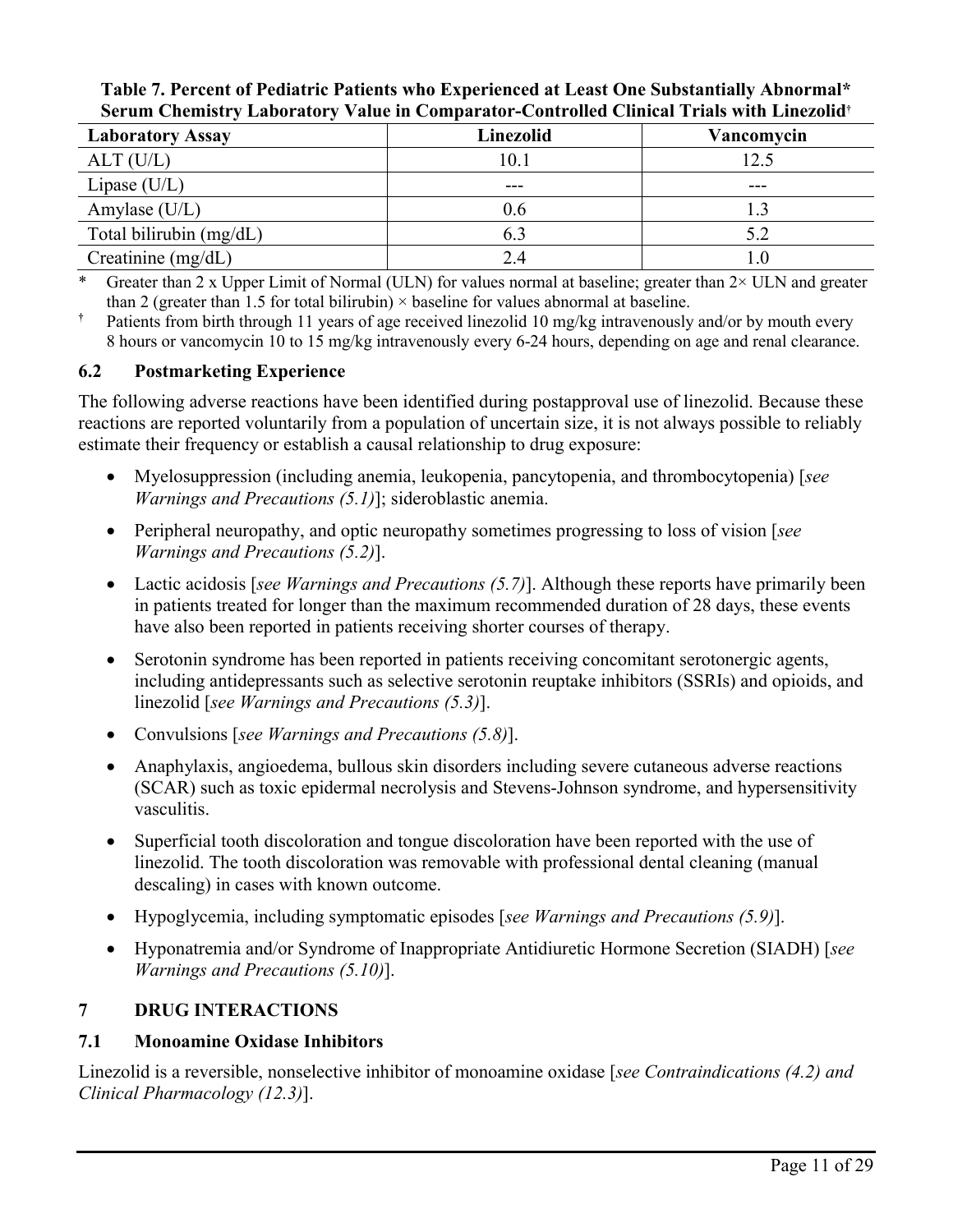# **7.2 Adrenergic and Serotonergic Agents**

Linezolid has the potential for interaction with adrenergic and serotonergic agents [*see Warnings and Precautions (5.3, 5.6) and Clinical Pharmacology (12.3)*].

# **8 USE IN SPECIFIC POPULATIONS**

# **8.1 Pregnancy**

## Risk Summary

Available data from published and postmarketing case reports with linezolid use in pregnant women have not identified a drug-associated risk of major birth defects, miscarriage, or adverse maternal or fetal outcomes. When administered during organogenesis, linezolid did not cause malformations in mice, rats, or rabbits at maternal exposure levels approximately 6.5 times (mice), equivalent to (rats), or 0.06 times (rabbits) the clinical therapeutic exposure, based on AUCs. However, embryo-fetal lethality was observed in mice at 6.5 times the estimated human exposure. When female rats were dosed during organogenesis through lactation, postnatal survival of pups was decreased at doses approximately equivalent to the estimated human exposure based on AUCs (*see Data*).

The background risk of major birth defects and miscarriage for the indicated populations is unknown. All pregnancies have a background risk of birth defect, loss, or other adverse outcomes. In the U.S. general population, the estimated background risk of major birth defects and miscarriage in clinically recognized pregnancies is 2 to 4% and 15 to 20%, respectively.

#### Data

# *Animal Data*

In mice, embryo-fetal toxicities were observed only at doses that caused maternal toxicity (clinical signs and reduced body weight gain). An oral dose of 450 mg/kg/day given from Gestation Day (GD) 6-16 (6.5 times the estimated human exposure based on AUCs) correlated with increased postimplantational embryo death, including total litter loss, decreased fetal body weights, and an increased incidence of costal cartilage fusion. Neither maternal nor embryo-fetal toxicities were observed at doses up to 150 mg/kg/day. Fetal malformations were not observed.

In rats, fetal toxicity was observed at 15 and 50 mg/kg/day administered orally from GD 6-17 (exposures 0.22 times to approximately equivalent to the estimated human exposure, respectively, based on AUCs). The effects consisted of decreased fetal body weights and reduced ossification of sternebrae, a finding often seen in association with decreased fetal body weights. Fetal malformations were not observed. Maternal toxicity, in the form of reduced body weight gain, was seen at 50 mg/kg/day.

In rabbits, reduced fetal body weight occurred only in the presence of maternal toxicity (clinical signs, reduced body weight gain and food consumption) when administered at an oral dose of 15 mg/kg/day given from GD 6-20 (0.06 times the estimated human exposure based on AUCs). Fetal malformations were not observed.

When female rats were treated with 50 mg/kg/day (approximately equivalent to the estimated human exposure based on AUCs) of linezolid during pregnancy and lactation (GD 6 through Lactation Day 20), survival of pups was decreased on postnatal days 1 to 4. Male and female pups permitted to mature to reproductive age, when mated, showed an increase in preimplantation loss.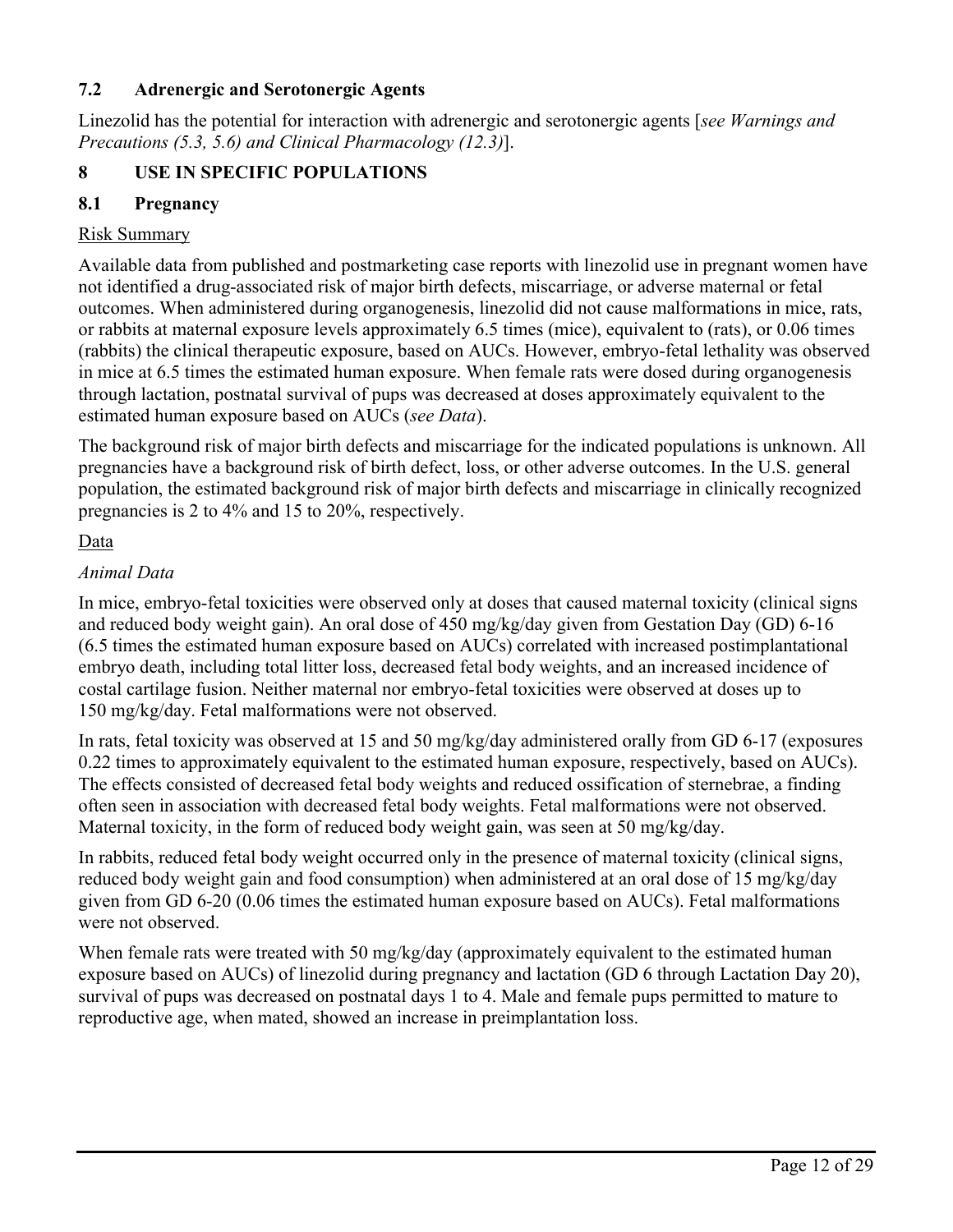# **8.2 Lactation**

#### Risk Summary

Linezolid is present in breast milk. Based on data from available published case reports, the daily dose of linezolid that the infant would receive from breastmilk would be approximately 6% to 9% of the recommended therapeutic infant dose (10 mg/kg every 8 hours). There is no information on the effects of linezolid on the breastfed infant; however, diarrhea and vomiting were the most common adverse reactions reported in clinical trials in infants receiving linezolid therapeutically [*see Adverse Reactions (6.1)*] *and (see Clinical Considerations)*. There is no information on the effects of linezolid on milk production.

The developmental and health benefits of breastfeeding should be considered along with the mother's clinical need for linezolid and any potential adverse effects on the breastfed child from linezolid or from the underlying maternal condition.

#### Clinical Considerations

Advise lactating women to monitor a breastfed infant for diarrhea and vomiting.

#### **8.3 Females and Males of Reproductive Potential**

#### Infertility

#### *Males*

Based on findings from studies in rats, linezolid may reversibly impair fertility in male patients [*see Nonclinical Toxicology (13.1)*]*.*

#### **8.4 Pediatric Use**

The safety and effectiveness of linezolid for the treatment of pediatric patients with the following infections are supported by evidence from adequate and well-controlled studies in adults, pharmacokinetic data in pediatric patients, and additional data from a comparator-controlled study of Gram-positive infections in pediatric patients ranging in age from birth through 11 years [*see Indications and Usage (1), Clinical Pharmacology (12.3) and Clinical Studies (14)*]:

- nosocomial pneumonia
- complicated skin and skin structure infections
- community-acquired pneumonia (also supported by evidence from an uncontrolled study in patients ranging in age from 8 months through 12 years)
- vancomycin-resistant *Enterococcus faecium* infections

Linezolid injection in a single-use VisIV™ Container should be used only in pediatric patients who require the entire 600 mg dose and not any fraction thereof.

Pharmacokinetic information generated in pediatric patients with ventriculoperitoneal shunts showed variable cerebrospinal fluid (CSF) linezolid concentrations following single and multiple dosing of linezolid; therapeutic concentrations were not consistently achieved or maintained in the CSF. Therefore, the use of linezolid for the empiric treatment of pediatric patients with central nervous system infections is not recommended.

The pharmacokinetics of linezolid have been evaluated in pediatric patients from birth to 17 years of age. In general, weight-based clearance of linezolid gradually decreases with increasing age of pediatric patients. However, in preterm (gestational age <34 weeks) neonates <7 days of age, linezolid clearance is often lower than in full-term neonates <7 days of age. Consequently, preterm neonates <7 days of age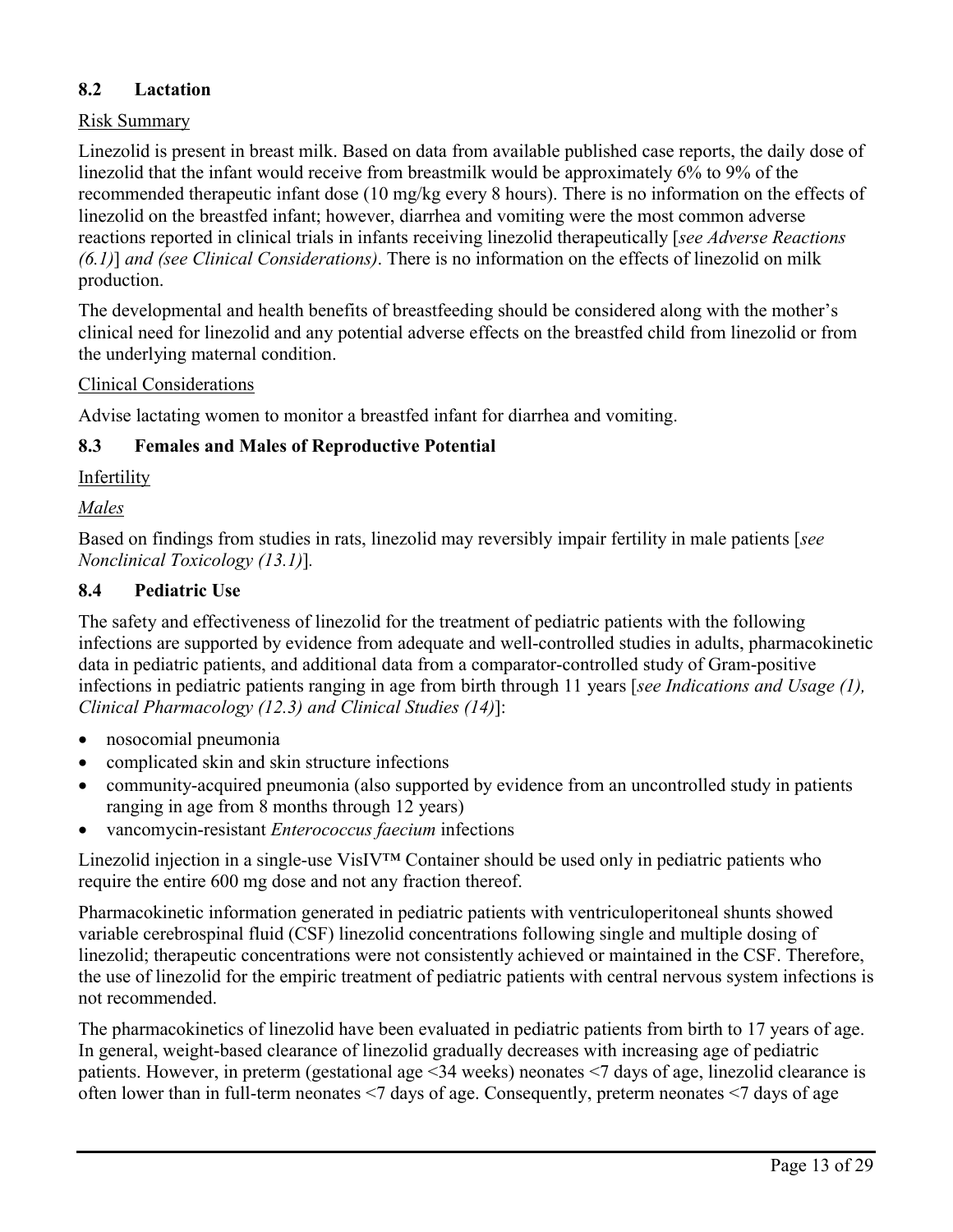may need an alternative linezolid dosing regimen of 10 mg/kg every 12 hours [*see Dosage and Administration (2.1) and Clinical Pharmacology (12.3)*].

In limited clinical experience, 5 out of 6 (83%) pediatric patients with infections due to Gram-positive pathogens with minimum inhibitory concentrations (MICs) of 4 mcg/mL treated with linezolid had clinical cures. However, pediatric patients exhibit wider variability in linezolid clearance and systemic exposure (AUC) compared with adults. In pediatric patients with a sub-optimal clinical response, particularly those with pathogens with MIC of 4 mcg/mL, lower systemic exposure, site and severity of infection, and the underlying medical condition should be considered when assessing clinical response [*see Clinical Pharmacology (12.3) and Dosage and Administration (2)*].

# **8.5 Geriatric Use**

Of the 2,046 patients treated with linezolid in Phase 3 comparator-controlled clinical trials, 589 (29%) were 65 years or older and 253 (12%) were 75 years or older. No overall differences in safety or effectiveness were observed between these patients and younger patients, and other reported clinical experience has not identified differences in responses between the elderly and younger patients, but greater sensitivity of some older individuals cannot be ruled out.

# **10 OVERDOSAGE**

In the event of overdosage, supportive care is advised, with maintenance of glomerular filtration. Hemodialysis may facilitate more rapid elimination of linezolid. In a Phase 1 clinical trial, approximately 30% of a dose of linezolid was removed during a 3-hour hemodialysis session beginning 3 hours after the dose of linezolid was administered. Data are not available for removal of linezolid with peritoneal dialysis or hemoperfusion. Clinical signs of acute toxicity in animals were decreased activity and ataxia in rats and vomiting and tremors in dogs treated with 3,000 mg/kg/day and 2,000 mg/kg/day, respectively.

# **11 DESCRIPTION**

Linezolid injection contains linezolid, which is a synthetic antibacterial agent of the oxazolidinone class. The chemical name for linezolid is (*S*)-*N*-[[3-[3-Fluoro-4-(4-morpholinyl)phenyl]-2-oxo-5-oxazolidinyl] methyl]-acetamide.

The empirical formula is  $C_{16}H_{20}FN_3O_4$ . Its molecular weight is 337.35, and its chemical structure is represented below:



Linezolid injection is supplied as a ready-to-use sterile isotonic solution for intravenous infusion. Each container contains 600 mg of linezolid in 300 mL of a clear, colorless to slightly yellow aqueous solution. Inactive ingredients include: citric acid anhydrous USP 1.92 mg/mL, sodium chloride USP 9 mg/mL, sodium hydroxide NF 0.76 mg/mL, and water for injection USP. Sodium hydroxide NF and/or hydrochloric acid NF are used to adjust the pH. The sodium  $(Na^+)$  content is 3.98 mg/mL (52 mEq/300 mL container).

# **12 CLINICAL PHARMACOLOGY**

# **12.1 Mechanism of Action**

Linezolid is an antibacterial drug [*see Microbiology (12.4)*].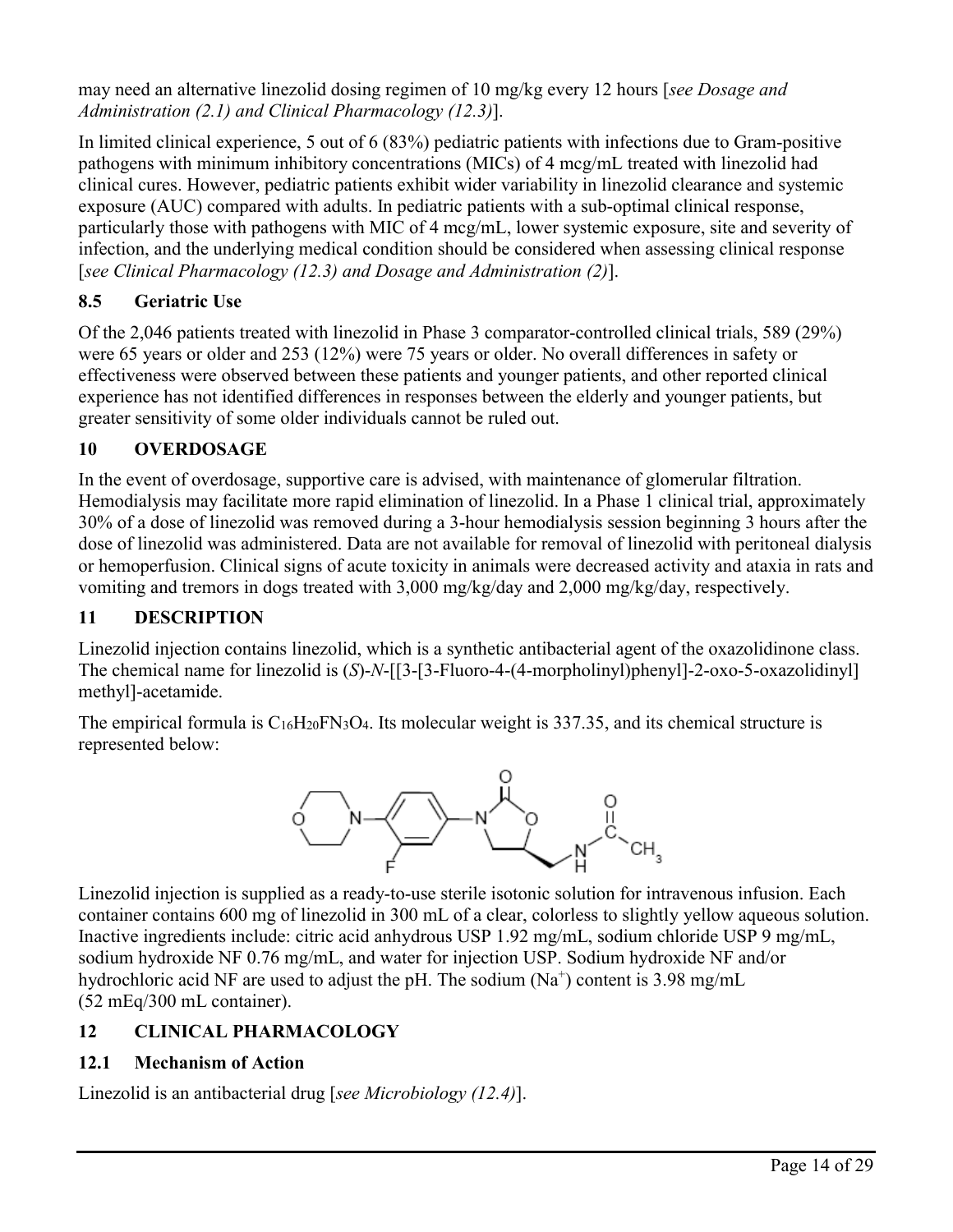# **12.2 Pharmacodynamics**

In a randomized, positive- and placebo-controlled crossover thorough QT study, 40 healthy subjects were administered a single linezolid 600 mg dose via a 1 hour IV infusion, a single linezolid 1,200 mg dose via a 1 hour IV infusion, placebo, and a single oral dose of positive control. At both the 600 mg and 1,200 mg linezolid doses, no significant effect on QTc interval was detected at peak plasma concentration or at any other time.

## **12.3 Pharmacokinetics**

The mean pharmacokinetic parameters of linezolid in adults after single and multiple oral and intravenous doses are summarized in Table 8. Plasma concentrations of linezolid at steady-state after oral doses of 600 mg given every 12 hours are shown in Figure 1.

|                          | $C_{\text{max}}$ | $C_{min}$ | Tmax   | $AUC^*$         | $t_{1/2}$ | CL     |
|--------------------------|------------------|-----------|--------|-----------------|-----------|--------|
| <b>Dose of Linezolid</b> | mcg/mL           | mcg/mL    | hrs    | $mcg\cdot h/mL$ | hrs       | mL/min |
| 400 mg tablet            |                  |           |        |                 |           |        |
| single dose <sup>†</sup> | 8.10             |           | 1.52   | 55.10           | 5.20      | 146    |
|                          | (1.83)           |           | (1.01) | (25.00)         | (1.50)    | (67)   |
| every 12 hours           | 11.00            | 3.08      | 1.12   | 73.40           | 4.69      | 110    |
|                          | (4.37)           | (2.25)    | (0.47) | (33.50)         | (1.70)    | (49)   |
| 600 mg tablet            |                  |           |        |                 |           |        |
| single dose              | 12.70            |           | 1.28   | 91.40           | 4.26      | 127    |
|                          | (3.96)           |           | (0.66) | (39.30)         | (1.65)    | (48)   |
| every 12 hours           | 21.20            | 6.15      | 1.03   | 138.00          | 5.40      | 80     |
|                          | (5.78)           | (2.94)    | (0.62) | (42.10)         | (2.06)    | (29)   |
| 600 mg IV injection $*$  |                  |           |        |                 |           |        |
| single dose              | 12.90            |           | 0.50   | 80.20           | 4.40      | 138    |
|                          | (1.60)           |           | (0.10) | (33.30)         | (2.40)    | (39)   |
| every 12 hours           | 15.10            | 3.68      | 0.51   | 89.70           | 4.80      | 123    |
|                          | (2.52)           | (2.36)    | (0.03) | (31.00)         | (1.70)    | (40)   |
| 600 mg oral suspension   |                  |           |        |                 |           |        |
| single dose              | 11.00            |           | 0.97   | 80.80           | 4.60      | 141    |
|                          | (2.76)           |           | (0.88) | (35.10)         | (1.71)    | (45)   |

**Table 8. Mean (Standard Deviation) Pharmacokinetic Parameters of Linezolid in Adults**

\* AUC for single dose =  $AUC_{0-\infty}$ ; for multiple dose =  $AUC_{0-\tau}$ 

<sup>†</sup> Data dose-normalized from 375 mg<br><sup>‡</sup> Data dose-normalized from 625 mg

Data dose-normalized from 625 mg, intravenous dose was given as 0.5-hour infusion.  $C_{\text{max}} =$  Maximum plasma concentration;  $C_{min}$  = Minimum plasma concentration;  $T_{max}$  = Time to  $C_{max}$ ; AUC = Area under concentrationtime curve;  $t_{1/2}$  = Elimination half-life; CL = Systemic clearance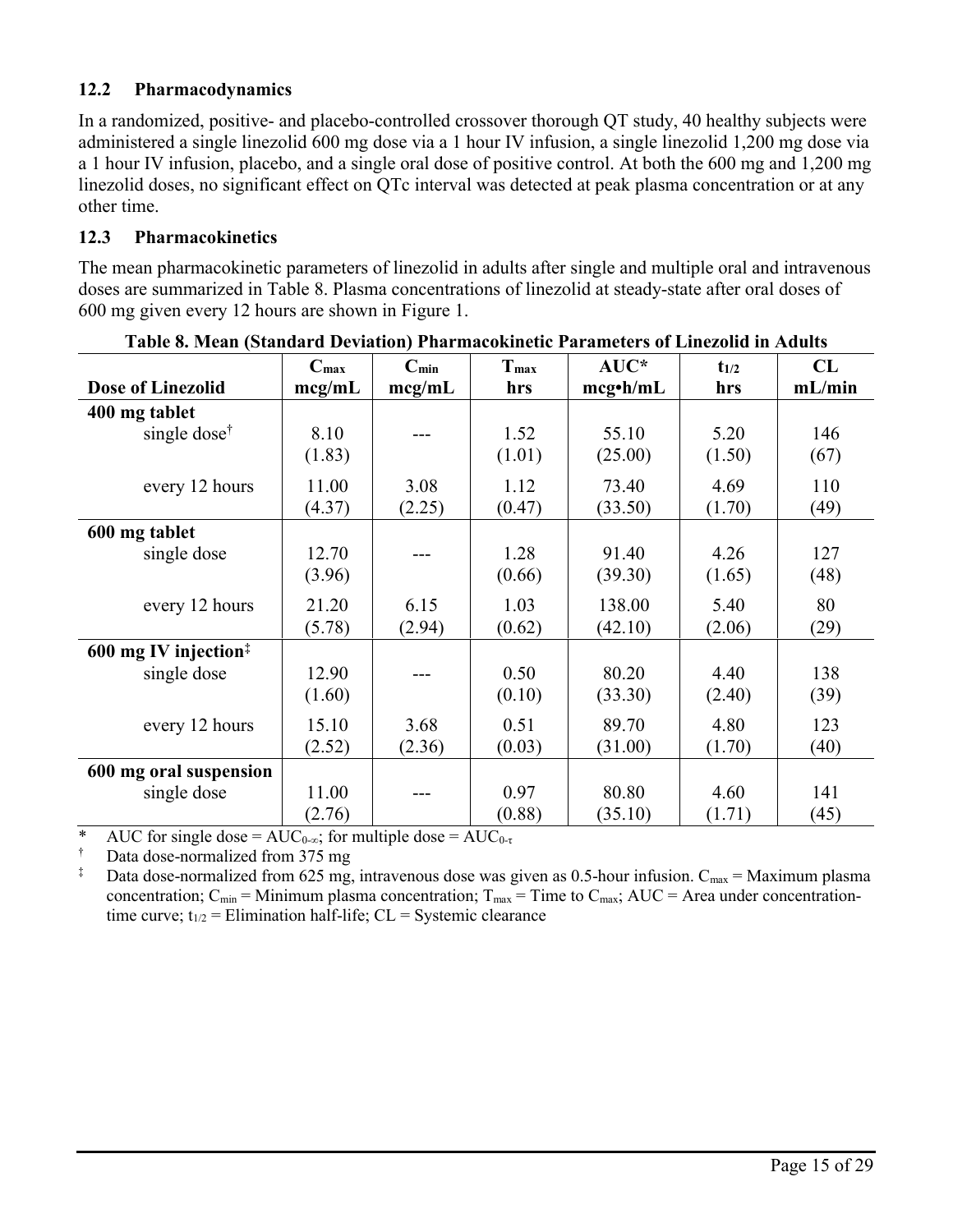

**Figure 1. Plasma Concentrations of Linezolid in Adults at Steady-State Following Oral Dosing**  Every 12 Hours (Mean  $\pm$  Standard Deviation, n=16)

#### Absorption

Linezolid is extensively absorbed after oral dosing. Maximum plasma concentrations are reached approximately 1 to 2 hours after dosing, and the absolute bioavailability is approximately 100%. Therefore, linezolid may be given orally or intravenously without dose adjustment.

Linezolid may be administered without regard to the timing of meals. The time to reach the maximum concentration is delayed from 1.5 hours to 2.2 hours and  $C_{\text{max}}$  is decreased by about 17% when high fat food is given with linezolid. However, the total exposure measured as  $AUC_{0-\infty}$  is similar under both conditions.

#### Distribution

Animal and human pharmacokinetic studies have demonstrated that linezolid readily distributes to wellperfused tissues. The plasma protein binding of linezolid is approximately 31% and is concentrationindependent. The volume of distribution of linezolid at steady-state averaged 40 to 50 liters in healthy adult volunteers.

Linezolid concentrations have been determined in various fluids from a limited number of subjects in Phase 1 volunteer studies following multiple dosing of linezolid. The ratio of linezolid in saliva relative to plasma was 1.2 to 1 and the ratio of linezolid in sweat relative to plasma was 0.55 to 1.

#### Metabolism

Linezolid is primarily metabolized by oxidation of the morpholine ring, which results in two inactive ring-opened carboxylic acid metabolites: the aminoethoxyacetic acid metabolite (A), and the hydroxyethyl glycine metabolite (B). Formation of metabolite A is presumed to be formed via an enzymatic pathway whereas metabolite B is mediated by a non-enzymatic chemical oxidation mechanism in vitro. In vitro studies have demonstrated that linezolid is minimally metabolized and may be mediated by human cytochrome P450. However, the metabolic pathway of linezolid is not fully understood.

#### Excretion

Nonrenal clearance accounts for approximately 65% of the total clearance of linezolid. Under steady-state conditions, approximately 30% of the dose appears in the urine as linezolid, 40% as metabolite B, and 10% as metabolite A. The mean renal clearance of linezolid is 40 mL/min which suggests net tubular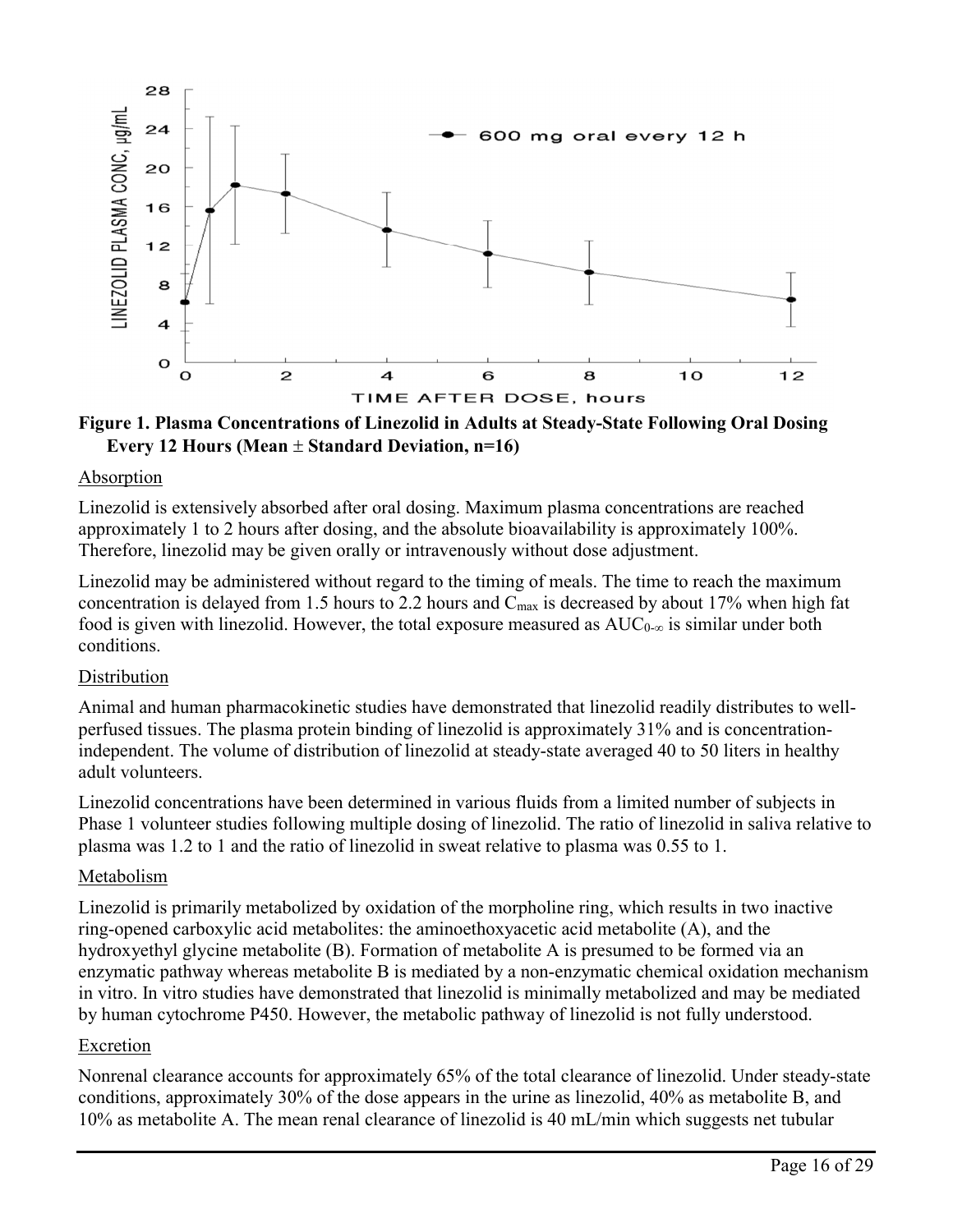reabsorption. Virtually no linezolid appears in the feces, while approximately 6% of the dose appears in the feces as metabolite B, and 3% as metabolite A.

A small degree of nonlinearity in clearance was observed with increasing doses of linezolid, which appears to be due to lower renal and nonrenal clearance of linezolid at higher concentrations. However, the difference in clearance was small and was not reflected in the apparent elimination half-life.

#### Specific Populations

## *Geriatric Patients*

The pharmacokinetics of linezolid are not significantly altered in elderly patients (65 years or older). Therefore, dose adjustment for geriatric patients is not necessary.

# *Pediatric Patients*

The pharmacokinetics of linezolid following a single intravenous dose were investigated in pediatric patients ranging in age from birth through 17 years (including premature and full-term neonates), in healthy adolescent subjects ranging in age from 12 through 17 years, and in pediatric patients ranging in age from 1 week through 12 years. The pharmacokinetic parameters of linezolid are summarized in Table 9 for the pediatric populations studied and healthy adult subjects after administration of single intravenous doses.

The  $C_{\text{max}}$  and the volume of distribution (V<sub>ss</sub>) of linezolid are similar regardless of age in pediatric patients. However, plasma clearance of linezolid varies as a function of age. With the exclusion of preterm neonates less than one week of age, weight-based clearance is most rapid in the youngest age groups ranging from <1 week old to 11 years, resulting in lower single-dose systemic exposure (AUC) and a shorter half-life as compared with adults. As the age of pediatric patients increases, the weight-based clearance of linezolid gradually decreases, and by adolescence mean clearance values approach those observed for the adult population. There is increased inter-subject variability in linezolid clearance and systemic drug exposure (AUC) across all pediatric age groups as compared with adults.

Similar mean daily AUC values were observed in pediatric patients from birth to 11 years of age dosed every 8 hours relative to adolescents or adults dosed every 12 hours. Therefore, the dosage for pediatric patients up to 11 years of age should be 10 mg/kg every 8 hours. Pediatric patients 12 years and older should receive 600 mg every 12 hours [*see Dosage and Administration (2)*].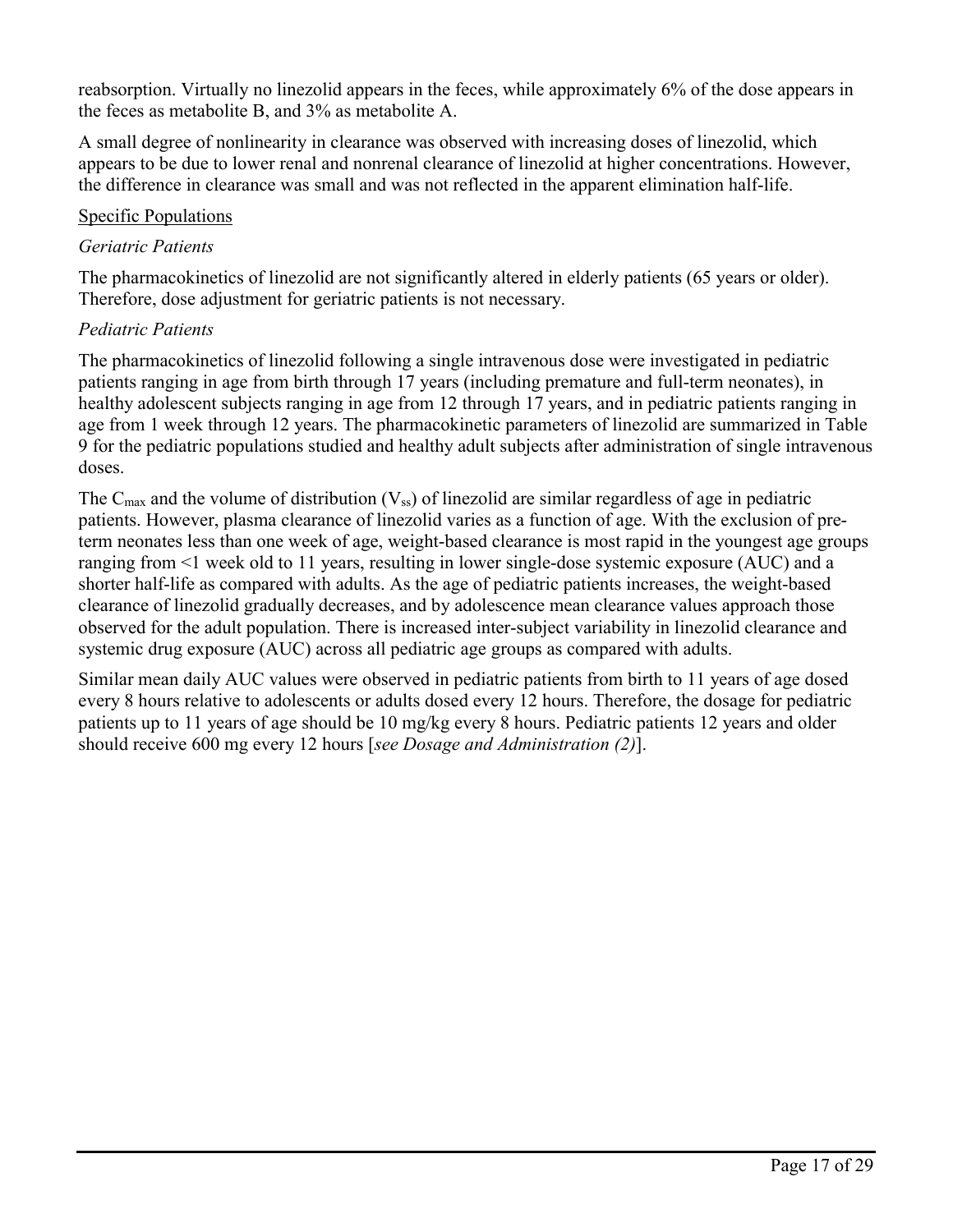|                                                       | $C_{\text{max}}$ | $\mathbf{V}_{ss}$ | $AUC^*$         | $t_{1/2}$   | CL          |
|-------------------------------------------------------|------------------|-------------------|-----------------|-------------|-------------|
| <b>Age Group</b>                                      | mcg/mL           | L/kg              | $mcg\cdot h/mL$ | <b>Hrs</b>  | mL/min/kg   |
| <b>Neonatal Patients</b>                              |                  |                   |                 |             |             |
| Pre-term**                                            | $12.7(30\%)$     | 0.81(24%)         | 108(47%)        | 5.6 $(46%)$ | 2.0(52%)    |
| $1$ week (N = 9) <sup>†</sup>                         | [9.6, 22.2]      | [0.43, 1.05]      | [41, 191]       | [2.4, 9.8]  | [0.9, 4.0]  |
| Full-term***                                          | 11.5(24%)        | 0.78(20%)         | 55 (47%)        | 3.0(55%)    | 3.8(55%)    |
| $1$ week (N = 10) <sup>†</sup>                        | [8.0, 18.3]      | [0.45, 0.96]      | [19, 103]       | [1.3, 6.1]  | [1.5, 8.8]  |
| Full-term***                                          | 12.9(28%)        | 0.66(29%)         | 34(21%)         | 1.5(17%)    | 5.1 $(22%)$ |
| $\geq$ 1 week to $\leq$ 28 days (N = 10) <sup>†</sup> | [7.7, 21.6]      | [0.35, 1.06]      | [23, 50]        | [1.2, 1.9]  | [3.3, 7.2]  |
| <b>Infant Patients</b>                                |                  |                   |                 |             |             |
| $>28$ days to $<$ 3 Months                            | 11.0(27%)        | 0.79(26%)         | 33(26%)         | 1.8(28%)    | 5.4 (32%)   |
| $(N = 12)^{\dagger}$                                  | [7.2, 18.0]      | [0.42, 1.08]      | [17, 48]        | [1.2, 2.8]  | [3.5, 9.9]  |
| Pediatric Patients                                    |                  |                   |                 |             |             |
| 3 months through 11 years <sup>†</sup>                | 15.1 $(30\%)$    | 0.69(28%)         | 58 (54%)        | 2.9(53%)    | 3.8(53%)    |
| $(N = 59)$                                            | [6.8, 36.7]      | [0.31, 1.50]      | [19, 153]       | [0.9, 8.0]  | [1.0, 8.5]  |
| Adolescent Subjects and Patients                      |                  |                   |                 |             |             |
| 12 through 17 years <sup><math>\ddagger</math></sup>  | 16.7(24%)        | 0.61(15%)         | 95(44%)         | 4.1 $(46%)$ | 2.1(53%)    |
| $(N = 36)$                                            | [9.9, 28.9]      | [0.44, 0.79]      | [32, 178]       | [1.3, 8.1]  | [0.9, 5.2]  |
| Adult Subjects $\delta$                               | 12.5(21%)        | 0.65(16%)         | 91 (33%)        | 4.9 $(35%)$ | 1.7(34%)    |
| $(N = 29)$                                            | [8.2, 19.3]      | [0.45, 0.84]      | [53, 155]       | [1.8, 8.3]  | [0.9, 3.3]  |

**Table 9. Pharmacokinetic Parameters of Linezolid in Pediatrics and Adults Following a Single Intravenous Infusion of 10 mg/kg or 600 mg Linezolid (Mean: (%CV); [Min, Max Values])**

AUC = Single dose  $AUC_{0-\infty}$ 

\*\* In this data set, "pre-term" is defined as less than 34 weeks gestational age (Note: Only 1 patient enrolled was pre-term with a postnatal age between 1 week and 28 days)

\*\*\* In this data set, "full-term" is defined as greater than or equal to 34 weeks gestational age

Dose of 10 mg/kg

Dose of 600 mg or 10 mg/kg up to a maximum of 600 mg

§ Dose normalized to 600 mg

 $C_{\text{max}}$  = Maximum plasma concentration;  $V_{\text{ss}}$  = Volume of distribution; AUC = Area under concentration-time curve;  $t_{1/2}$  = Apparent elimination half-life; CL = Systemic clearance normalized for body weight

## *Gender*

Females have a slightly lower volume of distribution of linezolid than males. Plasma concentrations are higher in females than in males, which is partly due to body weight differences. After a 600-mg dose, mean oral clearance is approximately 38% lower in females than in males. However, there are no significant gender differences in mean apparent elimination-rate constant or half-life. Thus, drug exposure in females is not expected to substantially increase beyond levels known to be well tolerated. Therefore, dose adjustment by gender does not appear to be necessary.

#### *Renal Impairment*

The pharmacokinetics of the parent drug, linezolid, are not altered in patients with any degree of renal impairment; however, the two primary metabolites of linezolid accumulate in patients with renal impairment, with the amount of accumulation increasing with the severity of renal dysfunction (see Table 10). The pharmacokinetics of linezolid and its two metabolites have also been studied in patients with end-stage renal disease (ESRD) receiving hemodialysis. In the ESRD study, 14 patients were dosed with linezolid 600 mg every 12 hours for 14.5 days (see Table 11). Because similar plasma concentrations of linezolid are achieved regardless of renal function, no dose adjustment is recommended for patients with renal impairment. However, given the absence of information on the clinical significance of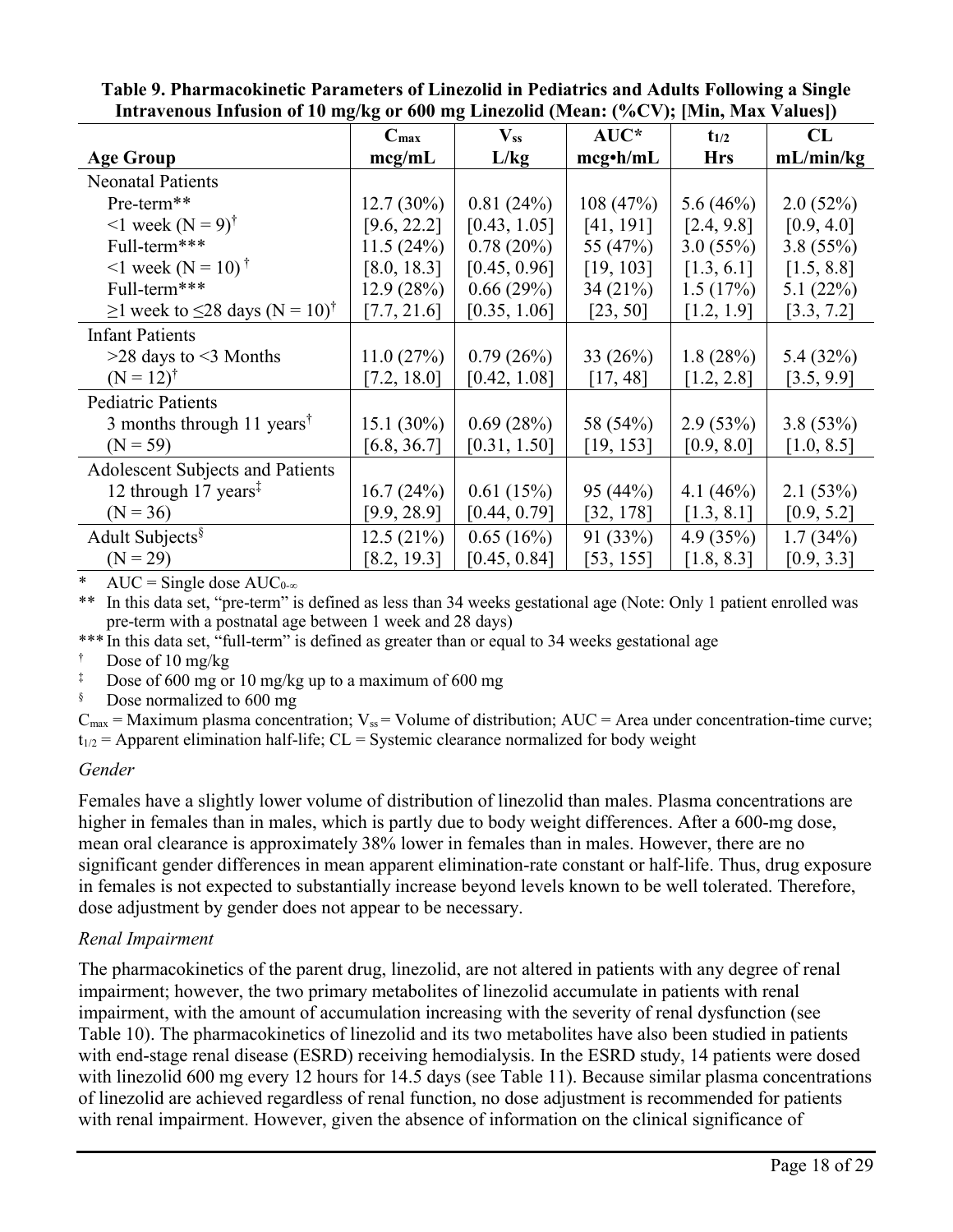accumulation of the primary metabolites, use of linezolid in patients with renal impairment should be weighed against the potential risks of accumulation of these metabolites. Both linezolid and the two metabolites are eliminated by hemodialysis. No information is available on the effect of peritoneal dialysis on the pharmacokinetics of linezolid. Approximately 30% of a dose was eliminated in a 3-hour hemodialysis session beginning 3 hours after the dose of linezolid was administered; therefore, linezolid should be given after hemodialysis.

#### **Table 10. Mean (Standard Deviation) AUCs and Elimination Half-lives of Linezolid and Metabolites A and B in Patients with Varying Degrees of Renal Impairment After a Single 600 mg Oral Dose of Linezolid**

| <b>Parameter</b>                | <b>Healthy Subjects CLCR</b><br>$>80$ mL/min | <b>Moderate Renal</b><br><b>Impairment 30&lt; CLCR</b><br>$< 80$ mL/min | <b>Severe Renal</b><br><b>Impairment 10&lt; CLCR</b><br>$<$ 30 mL/min |  |  |
|---------------------------------|----------------------------------------------|-------------------------------------------------------------------------|-----------------------------------------------------------------------|--|--|
|                                 |                                              |                                                                         |                                                                       |  |  |
|                                 |                                              | <b>LINEZOLID</b>                                                        |                                                                       |  |  |
| $AUC_{0-\infty}$ , mcg h/mL     | 110(22)                                      | 128 (53)                                                                | 127(66)                                                               |  |  |
| $t_{1/2}$ , hours               | 6.4(2.2)                                     | 6.1(1.7)                                                                | 7.1(3.7)                                                              |  |  |
| <b>METABOLITE A</b>             |                                              |                                                                         |                                                                       |  |  |
| $AUC_{0-48}$ , mcg h/mL         | 7.6(1.9)                                     | 11.7(4.3)                                                               | 56.5 (30.6)                                                           |  |  |
| $t_{1/2}$ , hours               | 6.3(2.1)                                     | 6.6(2.3)                                                                | 9.0(4.6)                                                              |  |  |
| <b>METABOLITE B<sup>1</sup></b> |                                              |                                                                         |                                                                       |  |  |
| $AUC_{0-48}$ , mcg h/mL         | 30.5(6.2)                                    | 51.1 (38.5)                                                             | 203 (92)                                                              |  |  |
| $t_{1/2}$ , hours               | 6.6(2.7)                                     | 9.9(7.4)                                                                | 11.0(3.9)                                                             |  |  |

<sup>1</sup> Metabolite B is the major metabolite of linezolid.

**Table 11. Mean (Standard Deviation) AUCs and Elimination Half-lives of Linezolid and Metabolites A and B in Subjects with End-Stage Renal Disease (ESRD) After the Administration of 600 mg Linezolid Every 12 Hours for 14.5 Days**

| $\frac{1}{2}$ $\frac{1}{2}$ $\frac{1}{2}$ $\frac{1}{2}$ $\frac{1}{2}$ $\frac{1}{2}$ $\frac{1}{2}$ $\frac{1}{2}$ $\frac{1}{2}$ $\frac{1}{2}$ $\frac{1}{2}$ $\frac{1}{2}$ $\frac{1}{2}$ $\frac{1}{2}$ $\frac{1}{2}$ $\frac{1}{2}$ $\frac{1}{2}$ $\frac{1}{2}$ $\frac{1}{2}$ $\frac{1}{2}$ $\frac{1}{2}$ $\frac{1}{2}$ |                                   |  |  |  |  |
|---------------------------------------------------------------------------------------------------------------------------------------------------------------------------------------------------------------------------------------------------------------------------------------------------------------------|-----------------------------------|--|--|--|--|
| Parameter                                                                                                                                                                                                                                                                                                           | <b>ESRD</b> Subjects <sup>1</sup> |  |  |  |  |
| <b>LINEZOLID</b>                                                                                                                                                                                                                                                                                                    |                                   |  |  |  |  |
| $AUC_{0-12}$ , mcg h/mL (after last dose)                                                                                                                                                                                                                                                                           | 181 (52.3)                        |  |  |  |  |
| $t_{1/2}$ , h (after last dose)                                                                                                                                                                                                                                                                                     | 8.3(2.4)                          |  |  |  |  |
| <b>METABOLITE A</b>                                                                                                                                                                                                                                                                                                 |                                   |  |  |  |  |
| $AUC_{0-12}$ , mcg h/mL (after last dose)                                                                                                                                                                                                                                                                           | 153(40.6)                         |  |  |  |  |
| $t_{1/2}$ , h (after last dose)                                                                                                                                                                                                                                                                                     | 15.9(8.5)                         |  |  |  |  |
| <b>METABOLITE B<sup>2</sup></b>                                                                                                                                                                                                                                                                                     |                                   |  |  |  |  |
| $AUC_{0-12}$ , mcg h/mL (after last dose)                                                                                                                                                                                                                                                                           | 356 (99.7)                        |  |  |  |  |
| $t_{1/2}$ , h (after last dose)                                                                                                                                                                                                                                                                                     | 34.8(23.1)                        |  |  |  |  |

<sup>1</sup> between hemodialysis sessions<sup>2</sup> Metabolite B is the major metal

Metabolite B is the major metabolite of linezolid.

# *Hepatic Impairment*

The pharmacokinetics of linezolid are not altered in patients  $(n = 7)$  with mild-to-moderate hepatic impairment (Child-Pugh class A or B). On the basis of the available information, no dose adjustment is recommended for patients with mild-to-moderate hepatic impairment. The pharmacokinetics of linezolid in patients with severe hepatic impairment have not been evaluated.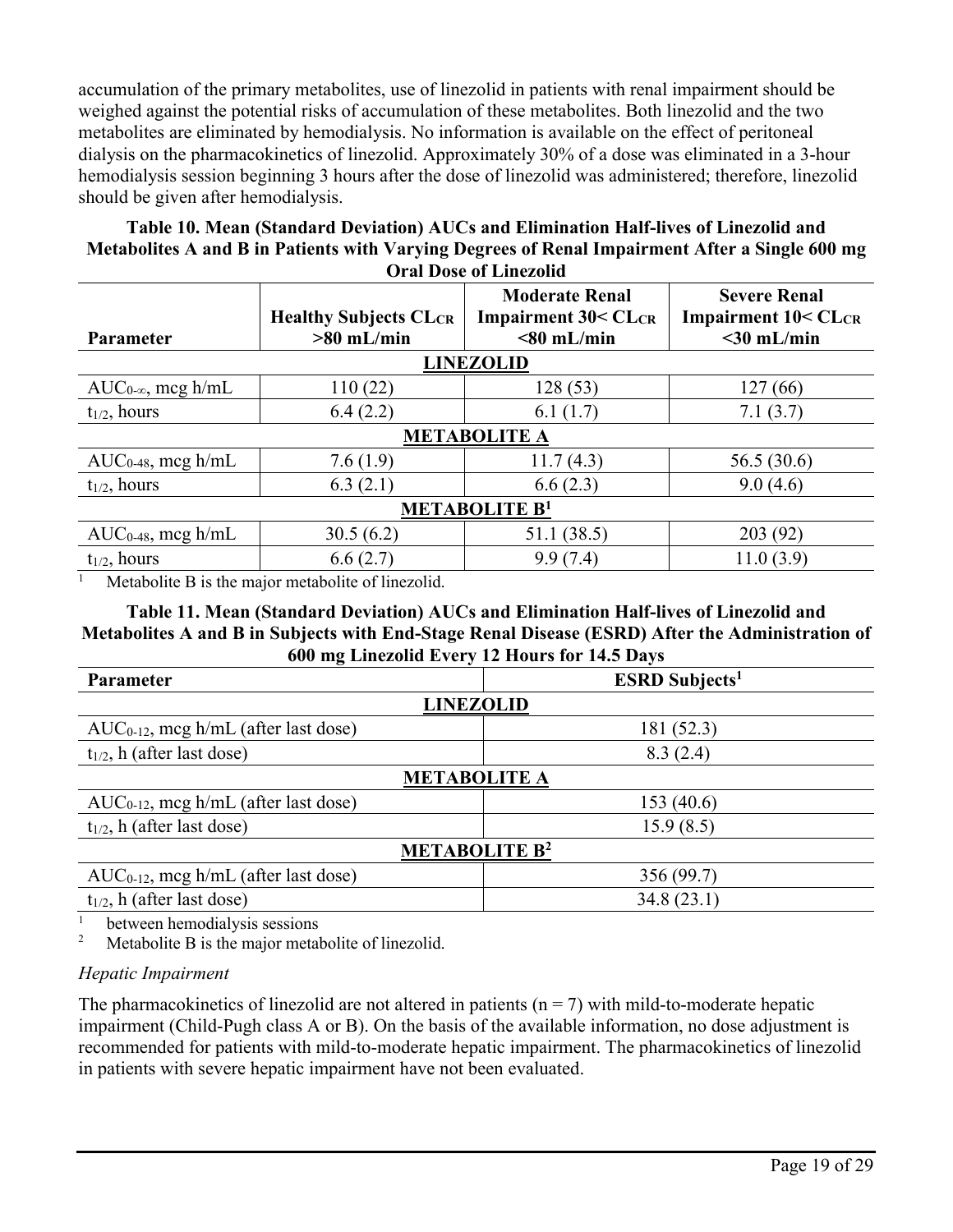## Drug Interactions

## *Drugs Metabolized by Cytochrome P450*

Linezolid is not an inducer of cytochrome P450 (CYP450) in rats. In addition, linezolid does not inhibit the activities of clinically significant human CYP isoforms (e.g., 1A2, 2C9, 2C19, 2D6, 2E1, 3A4). Therefore, linezolid is not expected to affect the pharmacokinetics of other drugs metabolized by these major enzymes. Concurrent administration of linezolid does not substantially alter the pharmacokinetic characteristics of (S)-warfarin, which is extensively metabolized by CYP2C9. Drugs such as warfarin and phenytoin, which are CYP2C9 substrates, may be given with linezolid without changes in dosage regimen.

#### *Antibacterial Drugs*

Aztreonam: The pharmacokinetics of linezolid or aztreonam are not altered when administered together.

Gentamicin: The pharmacokinetics of linezolid or gentamicin are not altered when administered together.

#### *Antioxidants*

The potential for drug-drug interactions with linezolid and the antioxidants Vitamin C and Vitamin E was studied in healthy volunteers. Subjects were administered a 600 mg oral dose of linezolid on Day 1, and another 600 mg dose of linezolid on Day 8. On Days 2-9, subjects were given either Vitamin C  $(1,000 \text{ mg/day})$  or Vitamin E (800 IU/ day). The AUC<sub>0-∞</sub> of linezolid increased 2.3% when co-administered with Vitamin C and 10.9% when co-administered with Vitamin E. No linezolid dose adjustment is recommended during co-administration with Vitamin C or Vitamin E.

#### *Strong CYP 3A4 Inducers*

Rifampin: The effect of rifampin on the pharmacokinetics of linezolid was evaluated in a study of 16 healthy adult males. Volunteers were administered oral linezolid 600 mg twice daily for 5 doses with and without rifampin 600 mg once daily for 8 days. Co-administration of rifampin with linezolid resulted in a 21% decrease in linezolid C<sub>max</sub> [90% CI, 15% - 27%] and a 32% decrease in linezolid AUC<sub>0-12</sub> [90% CI, 27% - 37%]. The clinical significance of this interaction is unknown. The mechanism of this interaction is not fully understood and may be related to the induction of hepatic enzymes. Other strong inducers of hepatic enzymes (e.g. carbamazepine, phenytoin, phenobarbital) could cause a similar or smaller decrease in linezolid exposure.

#### *Monoamine Oxidase Inhibition*

Linezolid is a reversible, nonselective inhibitor of monoamine oxidase. Therefore, linezolid has the potential for interaction with adrenergic and serotonergic agents.

#### *Adrenergic Agents*

Some individuals receiving linezolid may experience a reversible enhancement of the pressor response to indirect-acting sympathomimetic agents, vasopressor or dopaminergic agents. Commonly used drugs such as phenylpropanolamine and pseudoephedrine have been specifically studied. Initial doses of adrenergic agents, such as dopamine or epinephrine, should be reduced and titrated to achieve the desired response.

Tyramine: A significant pressor response has been observed in normal adult subjects receiving linezolid and tyramine doses of more than 100 mg. Therefore, patients receiving linezolid need to avoid consuming large amounts of foods or beverages with high tyramine content [*see Patient Counseling Information (17)*].

Pseudoephedrine HCl or phenylpropanolamine HCl: A reversible enhancement of the pressor response of either pseudoephedrine HCl (PSE) or phenylpropanolamine HCl (PPA) is observed when linezolid is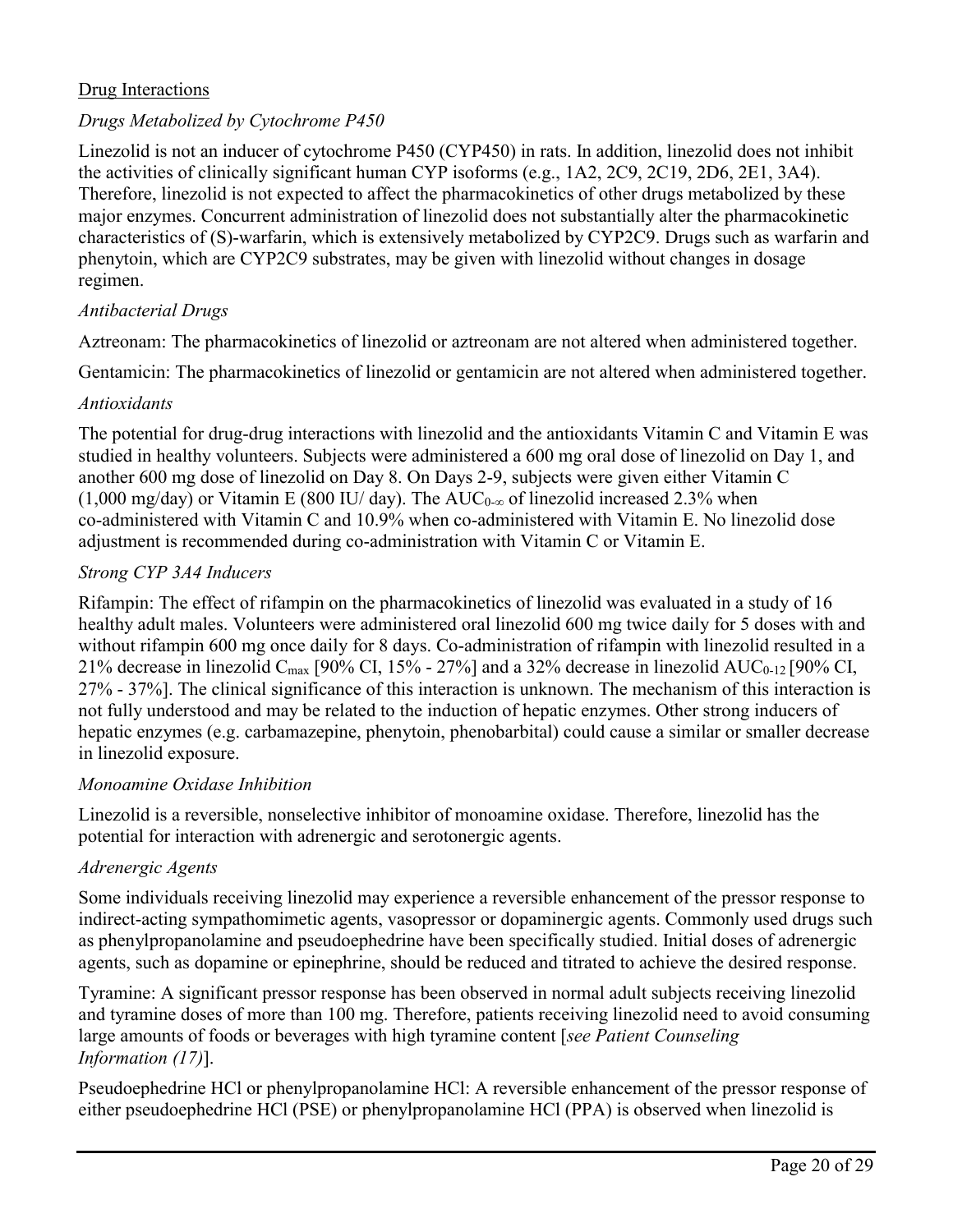administered to healthy normotensive subjects [*see Warnings and Precautions (5.6) and Drug Interactions (7)*]. A similar study has not been conducted in hypertensive patients. The interaction studies conducted in normotensive subjects evaluated the blood pressure and heart rate effects of placebo, PPA or PSE alone, linezolid alone, and the combination of steady-state linezolid (600 mg every 12 hours for 3 days) with two doses of PPA (25 mg) or PSE (60 mg) given 4 hours apart. Heart rate was not affected by any of the treatments. Blood pressure was increased with both combination treatments. Maximum blood pressure levels were seen 2 to 3 hours after the second dose of PPA or PSE, and returned to baseline 2 to 3 hours after peak. The results of the PPA study follow, showing the mean (and range) maximum systolic blood pressure in mm Hg: placebo = 121 (103 to 158); linezolid alone = 120 (107 to 135); PPA alone = 125 (106 to 139); PPA with linezolid = 147 (129 to 176). The results from the PSE study were similar to those in the PPA study. The mean maximum increase in systolic blood pressure over baseline was 32 mm Hg (range: 20-52 mm Hg) and 38 mm Hg (range: 18-79 mm Hg) during co-administration of linezolid with pseudoephedrine or phenylpropanolamine, respectively.

# *Serotonergic Agents*

Dextromethorphan: The potential drug-drug interaction with dextromethorphan was studied in healthy volunteers. Subjects were administered dextromethorphan (two 20-mg doses given 4 hours apart) with or without linezolid.

No serotonin syndrome effects (confusion, delirium, restlessness, tremors, blushing, diaphoresis, hyperpyrexia) have been observed in normal subjects receiving linezolid and dextromethorphan.

# **12.4 Microbiology**

# Mechanism of Action

Linezolid is a synthetic antibacterial agent of the oxazolidinone class, which has clinical utility in the treatment of infections caused by aerobic Gram-positive bacteria. The in vitro spectrum of activity of linezolid also includes certain Gram-negative bacteria and anaerobic bacteria. Linezolid binds to a site on the bacterial 23S ribosomal RNA of the 50S subunit and prevents the formation of a functional 70S initiation complex, which is essential for bacterial reproduction. The results of time-kill studies have shown linezolid to be bacteriostatic against enterococci and staphylococci. For streptococci, linezolid was found to be bactericidal for the majority of isolates.

# Resistance

In vitro studies have shown that point mutations in the 23S rRNA are associated with linezolid resistance. Reports of vancomycin-resistant *Enterococcus faecium* becoming resistant to linezolid during its clinical use have been published. There are reports of *Staphylococcus aureus* (methicillin-resistant) developing resistance to linezolid during clinical use. The linezolid resistance in these organisms is associated with a point mutation in the 23S rRNA (substitution of thymine for guanine at position 2576) of the organism. Organisms resistant to oxazolidinones via mutations in chromosomal genes encoding 23S rRNA or ribosomal proteins (L3 and L4) are generally cross-resistant to linezolid. Also linezolid resistance in staphylococci mediated by the enzyme methyltransferase has been reported. This resistance is mediated by the *cfr* (chloramphenicol-florfenicol) gene located on a plasmid which is transferable between staphylococci.

# Interaction with Other Antimicrobial Drugs

In vitro studies have demonstrated additivity or indifference between linezolid and vancomycin, gentamicin, rifampin, imipenem-cilastatin, aztreonam, ampicillin, or streptomycin.

Linezolid has been shown to be active against most isolates of the following microorganisms, both in vitro and in clinical infections [*see Indications and Usage (1)*].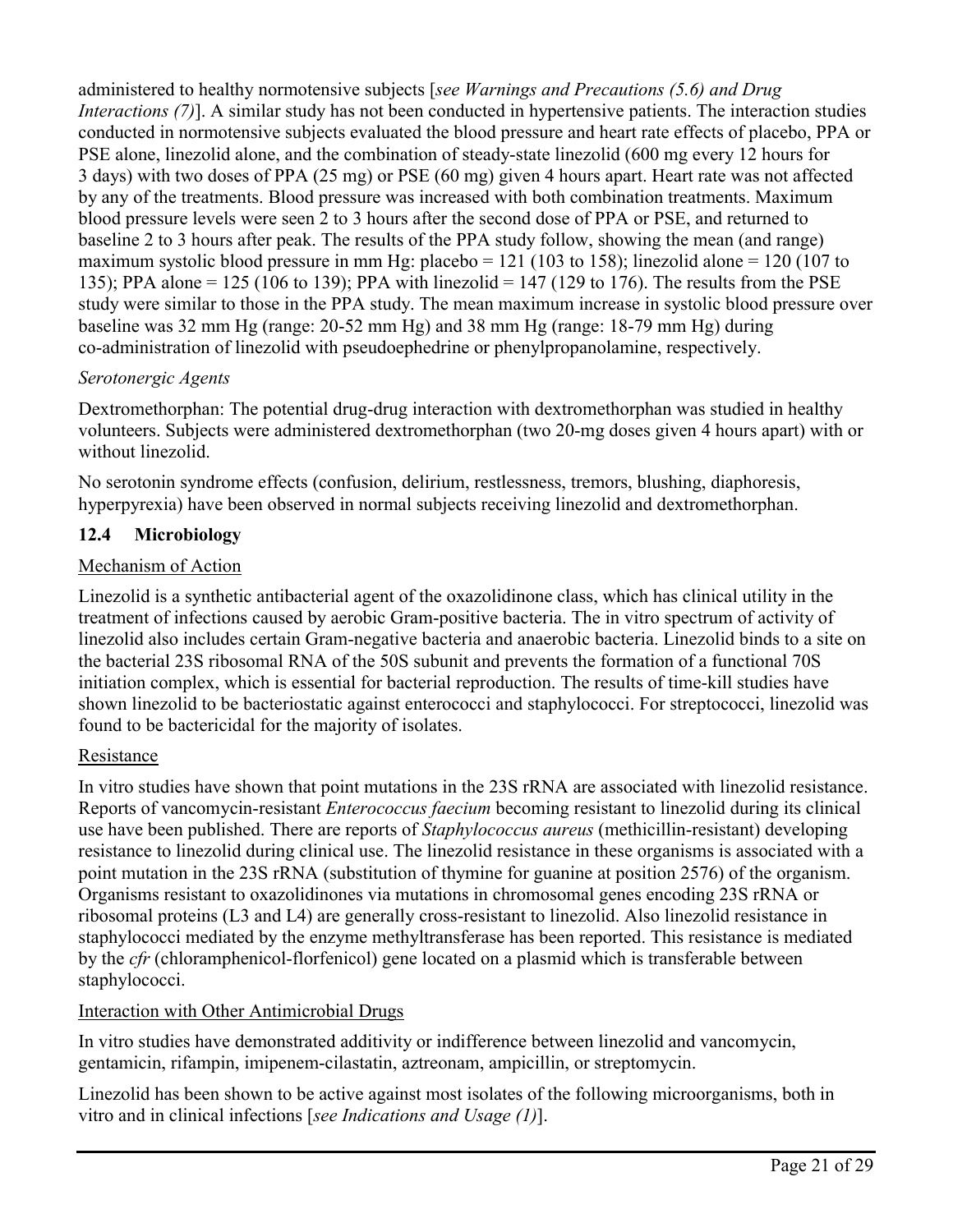#### Gram-positive bacteria

*Enterococcus faecium* (vancomycin-resistant isolates only) *Staphylococcus aureus* (including methicillin-resistant isolates) *Streptococcus agalactiae Streptococcus pneumoniae Streptococcus pyogenes* 

The following in vitro data are available, but their clinical significance is unknown. Greater than 90% of the following bacteria exhibit an in vitro minimum inhibitory concentration (MIC) less than or equal to the linezolid-susceptible breakpoint for organisms of similar genus. The safety and effectiveness of linezolid in treating clinical infections due to these bacteria have not been established in adequate and well-controlled clinical trials.

#### Gram-positive bacteria

*Enterococcus faecalis* (including vancomycin-resistant isolates) *Enterococcus faecium* (vancomycin-susceptible isolates) *Staphylococcus epidermidis* (including methicillin-resistant isolates) *Staphylococcus haemolyticus*  Viridans group streptococci

#### Gram-negative bacteria

#### *Pasteurella multocida*

#### Susceptibility Testing

For specific information regarding susceptibility test interpretive criteria and associated test methods and quality control standards recognized by FDA for this drug, please see: [https://www.fda.gov/STIC.](https://www.fda.gov/STIC)

#### **13 NONCLINICAL TOXICOLOGY**

#### **13.1 Carcinogenesis, Mutagenesis, Impairment of Fertility**

Lifetime studies in animals have not been conducted to evaluate the carcinogenic potential of linezolid. Neither mutagenic nor clastogenic potential was found in a battery of tests including: assays for mutagenicity (Ames bacterial reversion and CHO cell mutation), an in vitro unscheduled DNA synthesis (UDS) assay, an in vitro chromosome aberration assay in human lymphocytes, and an in vivo mouse micronucleus assay.

Linezolid did not affect the fertility or reproductive performance of adult female rats given oral doses of up to 100 mg/kg/day for 14 days prior to mating through Gestation Day 7. It reversibly decreased fertility and reproductive performance in adult male rats when given at doses  $\geq$ 50 mg/kg/day, with exposures approximately equal to or greater than the expected human exposure level (exposure comparisons are based on AUCs). The reversible fertility effects were mediated through altered spermatogenesis. Affected spermatids contained abnormally formed and oriented mitochondria and were non-viable. Epithelial cell hypertrophy and hyperplasia in the epididymis was observed in conjunction with decreased fertility. Similar epididymal changes were not seen in dogs.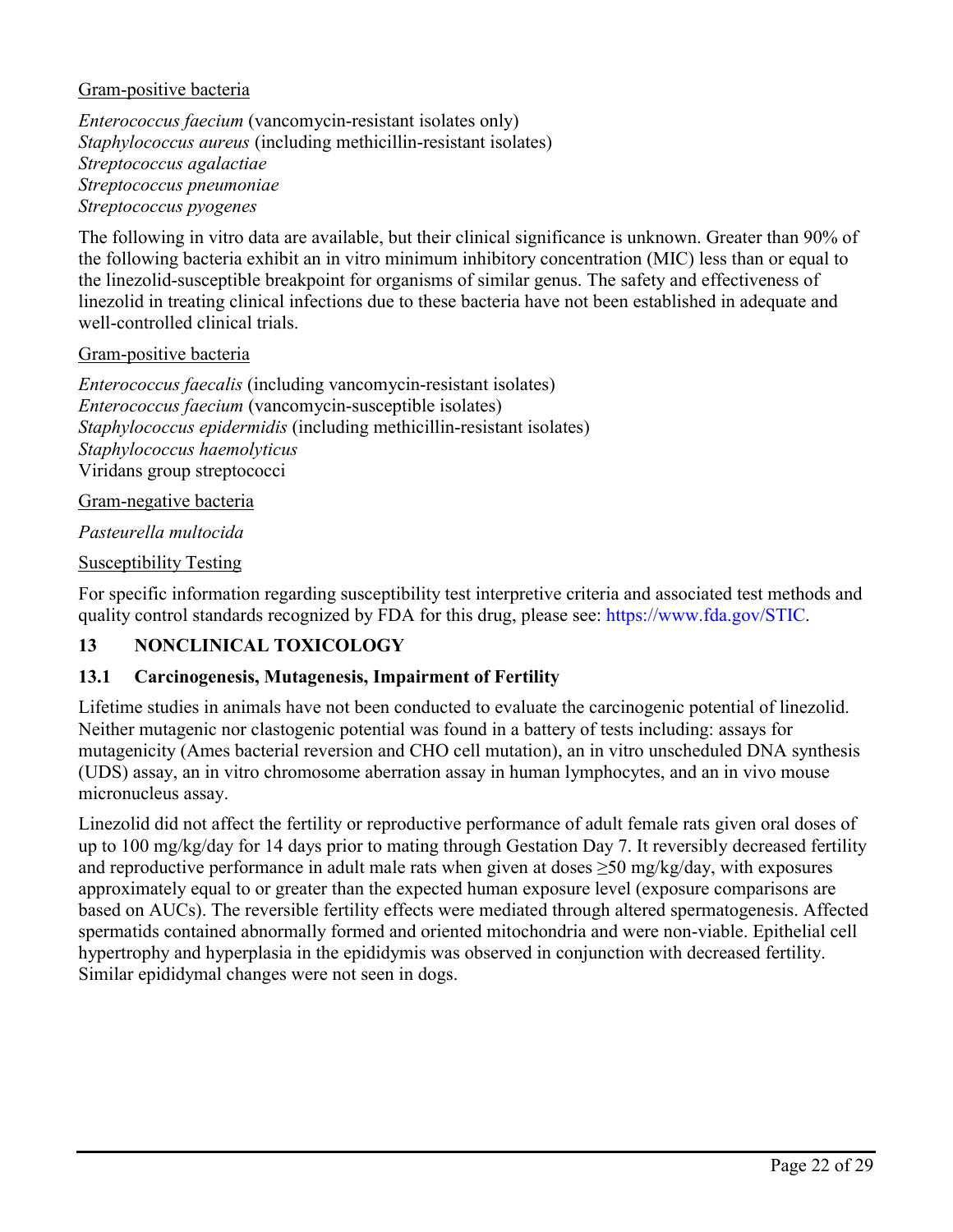In sexually mature male rats exposed to drug as juveniles, mildly decreased fertility was observed following treatment with linezolid through most of their period of sexual development (50 mg/kg/day from days 7 to 36 of age, and 100 mg/kg/day from days 37 to 55 of age), with exposures up to 1.7 times greater than mean AUCs observed in pediatric patients aged 3 months to 11 years. Decreased fertility was not observed with shorter treatment periods, corresponding to exposure in utero through the early neonatal period (gestation day 6 through postnatal day 5), neonatal exposure (postnatal days 5 to 21), or to juvenile exposure (postnatal days 22 to 35). Reversible reductions in sperm motility and altered sperm morphology were observed in rats treated from postnatal day 22 to 35.

# **13.2 Animal Toxicology and/or Pharmacology**

Target organs of linezolid toxicity were similar in juvenile and adult rats and dogs. Dose- and timedependent myelosuppression, as evidenced by bone marrow hypocellularity/decreased hematopoiesis, decreased extramedullary hematopoiesis in spleen and liver, and decreased levels of circulating erythrocytes, leukocytes, and platelets have been seen in animal studies. Lymphoid depletion occurred in thymus, lymph nodes, and spleen. Generally, the lymphoid findings were associated with anorexia, weight loss, and suppression of body weight gain, which may have contributed to the observed effects.

In rats administered linezolid orally for 6 months, non-reversible, minimal to mild axonal degeneration of sciatic nerves was observed at 80 mg/kg/day; minimal degeneration of the sciatic nerve was also observed in 1 male at this dose level at a 3-month interim necropsy. Sensitive morphologic evaluation of perfusionfixed tissues was conducted to investigate evidence of optic nerve degeneration. Minimal to moderate optic nerve degeneration was evident in 2 male rats after 6 months of dosing, but the direct relationship to drug was equivocal because of the acute nature of the finding and its asymmetrical distribution. The nerve degeneration observed was microscopically comparable to spontaneous unilateral optic nerve degeneration reported in aging rats and may be an exacerbation of common background change.

These effects were observed at exposure levels that are comparable to those observed in some human subjects. The hematopoietic and lymphoid effects were reversible, although in some studies, reversal was incomplete within the duration of the recovery period.

# **14 CLINICAL STUDIES**

# **14.1 Adults**

# Nosocomial Pneumonia

Adult patients with clinically and radiologically documented nosocomial pneumonia were enrolled in a randomized, multi-center, double-blind trial. Patients were treated for 7 to 21 days. One group received Linezolid injection 600 mg every 12 hours, and the other group received vancomycin 1 g every 12 hours intravenously. Both groups received concomitant aztreonam (1 to 2 g every 8 hours intravenously), which could be continued if clinically indicated. There were 203 linezolid-treated and 193 vancomycin-treated patients enrolled in the study. One hundred twenty-two (60%) linezolid-treated patients and 103 (53%) vancomycin-treated patients were clinically evaluable. The cure rates in clinically evaluable patients were 57% for linezolid-treated patients and 60% for vancomycin-treated patients. The cure rates in clinically evaluable patients with ventilator-associated pneumonia were 47% for linezolid-treated patients and 40% for vancomycin-treated patients. A modified intent-to-treat (MITT) analysis of 94 linezolid-treated patients and 83 vancomycin-treated patients included subjects who had a pathogen isolated before treatment. The cure rates in the MITT analysis were 57% in linezolid-treated patients and 46% in vancomycin-treated patients. The cure rates by pathogen for microbiologically evaluable patients are presented in Table 12.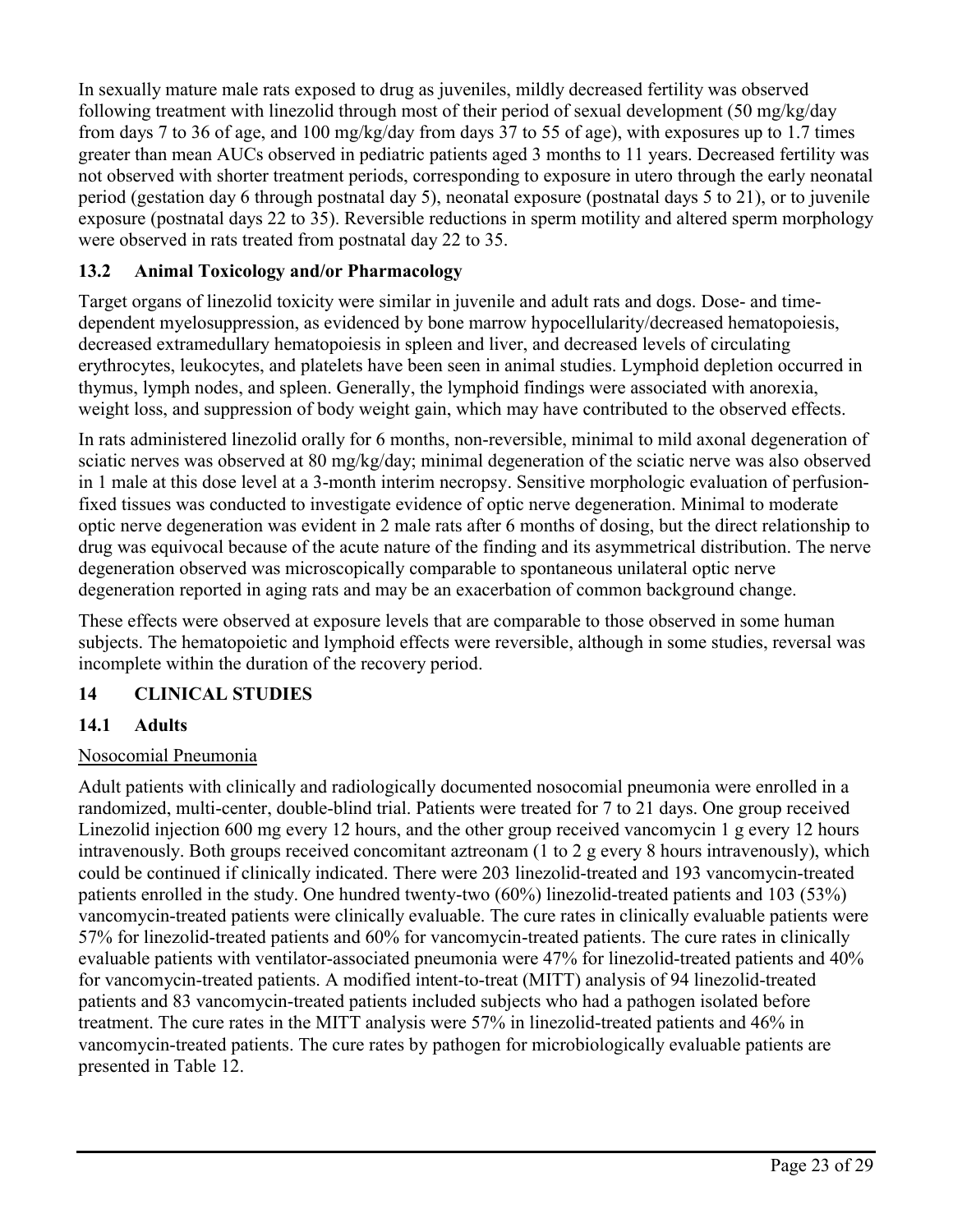|                                 | Cured                   |             |  |
|---------------------------------|-------------------------|-------------|--|
|                                 | Linezolid<br>Vancomycin |             |  |
| Pathogen                        | $n/N$ (%)               | $n/N$ $(\%$ |  |
| Staphylococcus aureus           | 23/38(61)               | 14/23(61)   |  |
| Methicillin-resistant S. aureus | 13/22(59)               | 7/10(70)    |  |
| Streptococcus pneumoniae        | 9/9(100)                | 9/10(90)    |  |

#### **Table 12. Cure Rates at the Test-of-Cure Visit for Microbiologically Evaluable Adult Patients with Nosocomial Pneumonia**

Complicated Skin and Skin Structure Infections

Adult patients with clinically documented complicated skin and skin structure infections were enrolled in a randomized, multi-center, double-blind, double-dummy trial comparing study medications administered intravenously followed by medications given orally for a total of 10 to 21 days of treatment. One group of patients received Linezolid injection 600 mg every 12 hours followed by Linezolid Tablets 600 mg every 12 hours; the other group received oxacillin 2 g every 6 hours intravenously followed by dicloxacillin 500 mg every 6 hours orally. Patients could receive concomitant aztreonam if clinically indicated. There were 400 linezolid-treated and 419 oxacillin-treated patients enrolled in the study. Two hundred forty-five (61%) linezolid-treated patients and 242 (58%) oxacillin-treated patients were clinically evaluable. The cure rates in clinically evaluable patients were 90% in linezolid-treated patients and 85% in oxacillintreated patients. A modified intent-to-treat (MITT) analysis of 316 linezolid-treated patients and 313 oxacillin-treated patients included subjects who met all criteria for study entry. The cure rates in the MITT analysis were 86% in linezolid-treated patients and 82% in oxacillin-treated patients. The cure rates by pathogen for microbiologically evaluable patients are presented in Table 13.

**Table 13. Cure Rates at the Test-of-Cure Visit for Microbiologically Evaluable Adult Patients with Complicated Skin and Skin Structure Infections**

|                                 | <b>Cured</b>           |                                             |  |
|---------------------------------|------------------------|---------------------------------------------|--|
| Pathogen                        | Linezolid<br>$n/N$ (%) | <b>Oxacillin/Dicloxacillin</b><br>$n/N$ (%) |  |
| Staphylococcus aureus           | 73/83 (88)             | 72/84(86)                                   |  |
| Methicillin-resistant S. aureus | 2/3(67)                | $0/0$ (-)                                   |  |
| Streptococcus agalactiae        | 6/6(100)               | 3/6(50)                                     |  |
| Streptococcus pyogenes          | 18/26 (69)             | 21/28(75)                                   |  |

A separate study provided additional experience with the use of linezolid in the treatment of methicillinresistant *Staphylococcus aureus* (MRSA) infections. This was a randomized, open-label trial in hospitalized adult patients with documented or suspected MRSA infection.

One group of patients received Linezolid injection 600 mg every 12 hours followed by Linezolid Tablets 600 mg every 12 hours. The other group of patients received vancomycin 1 g every 12 hours intravenously. Both groups were treated for 7 to 28 days, and could receive concomitant aztreonam or gentamicin if clinically indicated. The cure rates in microbiologically evaluable patients with MRSA skin and skin structure infection were 26/33 (79%) for linezolid-treated patients and 24/33 (73%) for vancomycin-treated patients.

# Diabetic Foot Infections

Adult diabetic patients with clinically documented complicated skin and skin structure infections ("diabetic foot infections") were enrolled in a randomized (2:1 ratio), multi-center, open-label trial comparing study medications administered intravenously or orally for a total of 14 to 28 days of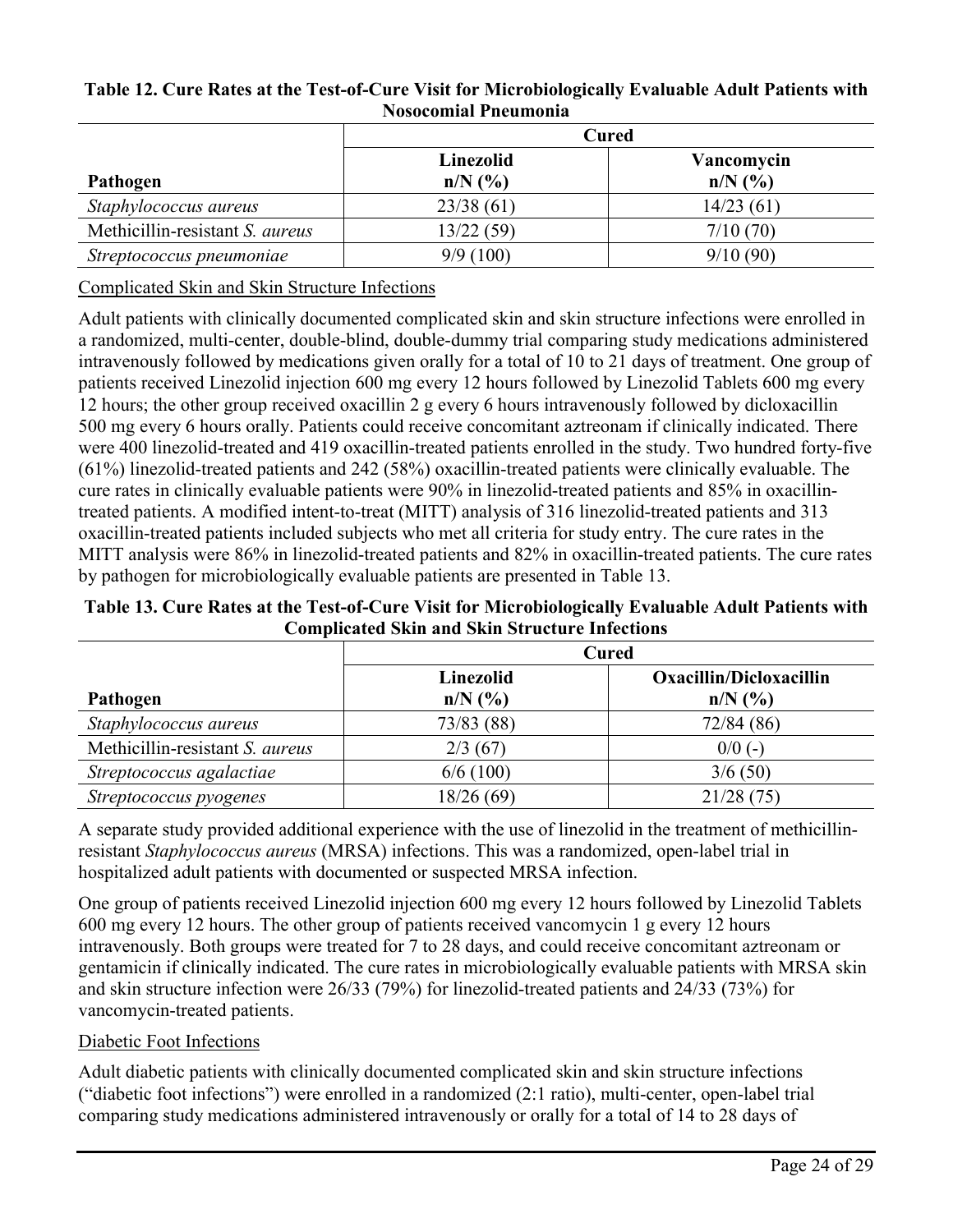treatment. One group of patients received linezolid 600 mg every 12 hours intravenously or orally; the other group received ampicillin/sulbactam 1.5 to 3 g intravenously or amoxicillin/clavulanate 500 to 875 mg every 8 to 12 hours orally. In countries where ampicillin/sulbactam is not marketed, amoxicillin/clavulanate 500 mg to 2 g every 6 hours was used for the intravenous regimen. Patients in the comparator group could also be treated with vancomycin 1 g every 12 hours intravenously if MRSA was isolated from the foot infection. Patients in either treatment group who had Gram-negative bacilli isolated from the infection site could also receive aztreonam 1 to 2 g every 8-12 hours intravenously. All patients were eligible to receive appropriate adjunctive treatment methods, such as debridement and off-loading, as typically required in the treatment of diabetic foot infections, and most patients received these treatments. There were 241 linezolid-treated and 120 comparator-treated patients in the intent-to-treat (ITT) study population. Two hundred twelve (86%) linezolid-treated patients and 105 (85%) comparatortreated patients were clinically evaluable. In the ITT population, the cure rates were 68.5% (165/241) in linezolid-treated patients and 64% (77/120) in comparator-treated patients, where those with indeterminate and missing outcomes were considered failures. The cure rates in the clinically evaluable patients (excluding those with indeterminate and missing outcomes) were 83% (159/192) and 73% (74/101) in the linezolid- and comparator-treated patients, respectively. A critical post-hoc analysis focused on 121 linezolid-treated and 60 comparator-treated patients who had a Gram-positive pathogen isolated from the site of infection or from blood, who had less evidence of underlying osteomyelitis than the overall study population, and who did not receive prohibited antimicrobials. Based upon that analysis, the cure rates were 71% (86/121) in the linezolid-treated patients and 63% (38/60) in the comparatortreated patients. None of the above analyses were adjusted for the use of adjunctive therapies. The cure rates by pathogen for microbiologically evaluable patients are presented in Table 14.

|                                 | <b>Cured</b> |             |  |
|---------------------------------|--------------|-------------|--|
|                                 | Linezolid    | Comparator  |  |
| Pathogen                        | $n/N$ (%)    | $n/N$ $(\%$ |  |
| Staphylococcus aureus           | 49/63(78)    | 20/29(69)   |  |
| Methicillin-resistant S. aureus | 12/17(71)    | 2/3(67)     |  |
| Streptococcus agalactiae        | 25/29(86)    | 9/16(56)    |  |

**Table 14. Cure Rates at the Test-of-Cure Visit for Microbiologically Evaluable Adult Patients with Diabetic Foot Infections**

Vancomycin-Resistant Enterococcal Infections

Adult patients with documented or suspected vancomycin-resistant enterococcal infection were enrolled in a randomized, multi-center, double-blind trial comparing a high dose of linezolid (600 mg) with a low dose of linezolid (200 mg) given every 12 hours either intravenously (IV) or orally for 7 to 28 days. Patients could receive concomitant aztreonam or aminoglycosides. There were 79 patients randomized to high-dose linezolid and 66 to low-dose linezolid. The intent-to-treat (ITT) population with documented vancomycin-resistant enterococcal infection at baseline consisted of 65 patients in the high-dose arm and 52 in the low-dose arm.

The cure rates for the ITT population with documented vancomycin-resistant enterococcal infection at baseline are presented in Table 15 by source of infection. These cure rates do not include patients with missing or indeterminate outcomes. The cure rate was higher in the high-dose arm than in the low-dose arm, although the difference was not statistically significant at the 0.05 level.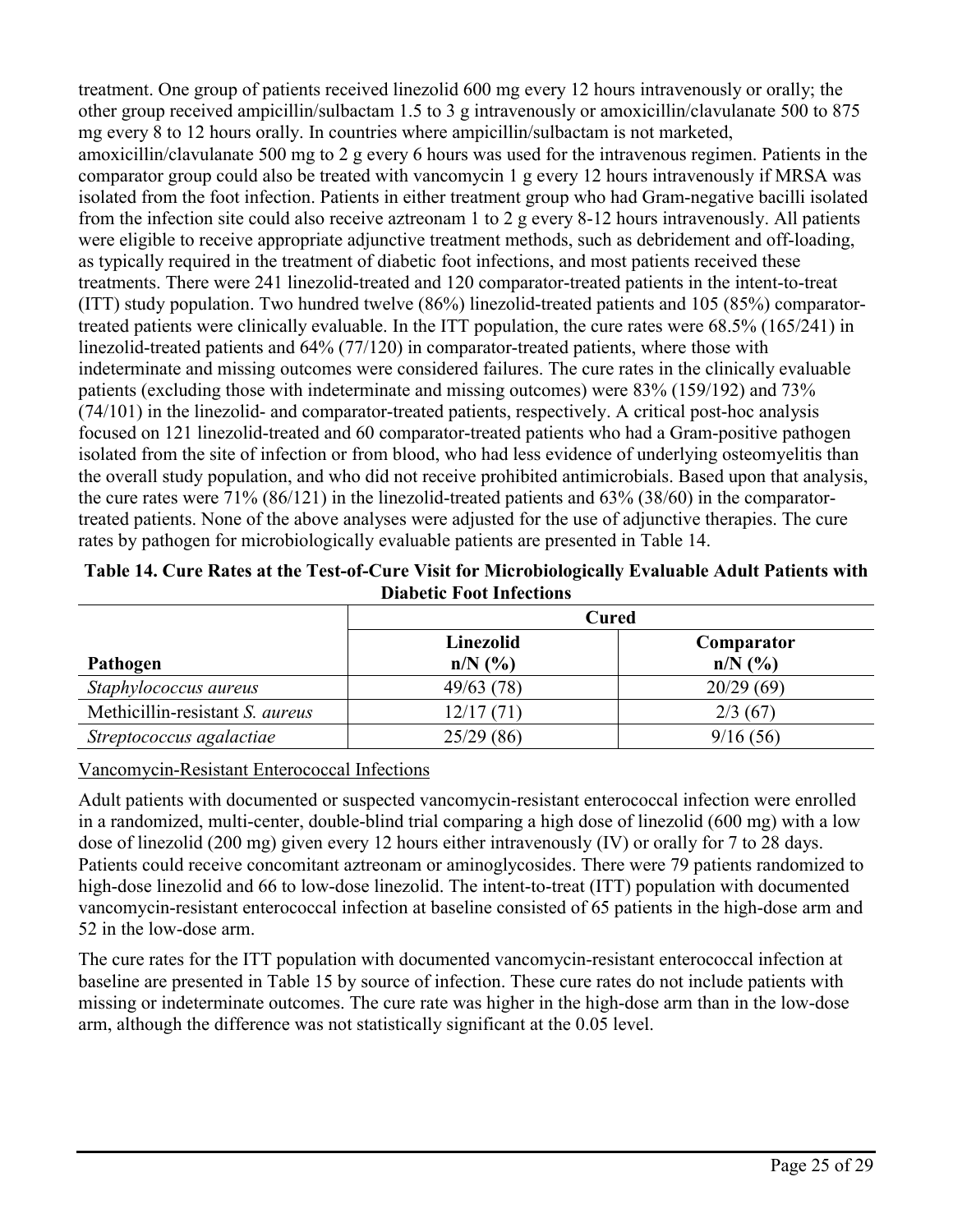|                                     | <b>Cured</b>                                           |                                                        |  |
|-------------------------------------|--------------------------------------------------------|--------------------------------------------------------|--|
| <b>Source of Infection</b>          | <b>Linezolid</b><br>600 mg every 12 hours<br>$n/N$ (%) | <b>Linezolid</b><br>200 mg every 12 hours<br>$n/N$ (%) |  |
| Any site                            | 39/58(67)                                              | 24/46 (52)                                             |  |
| Any site with associated bacteremia | 10/17(59)                                              | 4/14(29)                                               |  |
| Bacteremia of unknown origin        | 5/10(50)                                               | 2/7(29)                                                |  |
| Skin and skin structure             | 9/13(69)                                               | 5/5(100)                                               |  |
| Urinary tract                       | 12/19(63)                                              | 12/20(60)                                              |  |
| Pneumonia                           | 2/3(67)                                                | 0/1(0)                                                 |  |
| Other*                              | 11/13(85)                                              | 5/13(39)                                               |  |

#### **Table 15. Cure Rates at the Test-of-Cure Visit for ITT Adult Patients with Documented Vancomycin-Resistant Enterococcal Infections at Baseline**

\* Includes sources of infection such as hepatic abscess, biliary sepsis, necrotic gall bladder, pericolonic abscess, pancreatitis, and catheter-related infection.

# **14.2 Pediatric Patients**

#### Infections due to Gram-positive Bacteria

A safety and efficacy study provided experience on the use of linezolid in pediatric patients for the treatment of nosocomial pneumonia, complicated skin and skin structure infections and other infections due to Gram-positive bacterial pathogens, including methicillin-resistant and -susceptible *Staphylococcus aureus* and vancomycin-resistant *Enterococcus faecium*. Pediatric patients ranging in age from birth through 11 years with infections caused by the documented or suspected Gram-positive bacteria were enrolled in a randomized, open-label, comparator-controlled trial. One group of patients received Linezolid injection 10 mg/kg every 8 hours followed by Linezolid for Oral Suspension 10 mg/kg every 8 hours. A second group received vancomycin 10 to 15 mg/kg intravenously every 6 to 24 hours, depending on age and renal clearance. Patients who had confirmed VRE infections were placed in a third arm of the study and received linezolid 10 mg/kg every 8 hours intravenously and/or orally. All patients were treated for a total of 10 to 28 days and could receive concomitant Gram-negative antibacterial drugs if clinically indicated. In the intent-to-treat (ITT) population, there were 206 patients randomized to linezolid and 102 patients randomized to vancomycin. The cure rates for ITT, MITT, and clinically evaluable patients are presented in Table 16. After the study was completed, 13 additional patients ranging from 4 days through 16 years of age were enrolled in an open-label extension of the VRE arm of the study. Table 17 provides clinical cure rates by pathogen for microbiologically evaluable patients including microbiologically evaluable patients with vancomycin-resistant *Enterococcus faecium* from the extension of this study.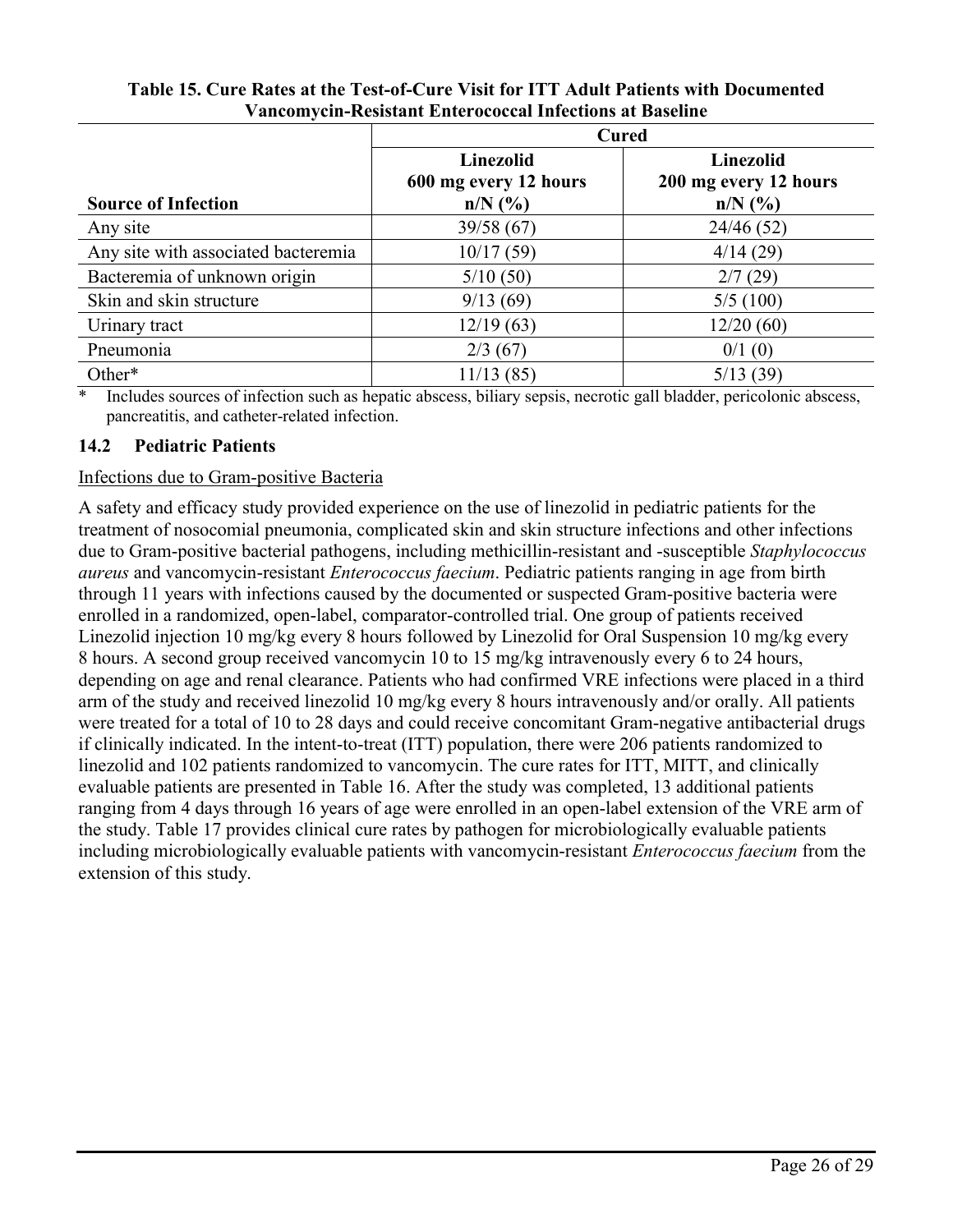|                                                         | <b>ITT</b>             |                         | MITT*                  |                         | <b>Clinically Evaluable</b> |                         |
|---------------------------------------------------------|------------------------|-------------------------|------------------------|-------------------------|-----------------------------|-------------------------|
| Population                                              | Linezolid<br>$n/N$ (%) | Vancomycin<br>$n/N$ (%) | Linezolid<br>$n/N$ (%) | Vancomycin<br>$n/N$ (%) | Linezolid<br>$n/N$ (%)      | Vancomycin<br>$n/N$ (%) |
| Any diagnosis                                           | 150/186 (81)           | 69/83(83)               | 86/108<br>(80)         | 44/49(90)               | 106/117(91)                 | 49/54 (91)              |
| Complicated<br>skin and skin<br>structure<br>infections | 61/72(85)              | 31/34(91)               | 37/43(86)              | 22/23(96)               | 46/49(94)                   | 26/27(96)               |
| Nosocomial<br>pneumonia                                 | 13/18(72)              | 11/12(92)               | 5/6(83)                | 4/4(100)                | 7/7(100)                    | 5/5(100)                |

**Table 16. Cure Rates at the Test-of-Cure Visit for Intent-to-Treat, Modified Intent-to-Treat, and Clinically Evaluable Pediatric Patients for the Overall Population and by Select Baseline Diagnosis**

\* MITT = ITT patients with an isolated Gram-positive pathogen at baseline

#### **Table 17. Cure Rates at the Test-of-Cure Visit for Microbiologically Evaluable Pediatric Patients with Infections due to Gram-positive Pathogens**

|                                           | <b>Microbiologically Evaluable</b>            |                           |  |
|-------------------------------------------|-----------------------------------------------|---------------------------|--|
| Pathogen                                  | Linezolid<br>$n/N$ $\left(\frac{9}{6}\right)$ | Vancomycin<br>$n/N$ $(\%$ |  |
| Vancomycin-resistant Enterococcus faecium | $6/8$ (75) <sup>*</sup>                       | $0/0$ (-)                 |  |
| Staphylococcus aureus                     | 36/38(95)                                     | 23/24(96)                 |  |
| Methicillin-resistant S. aureus           | 16/17(94)                                     | 9/9(100)                  |  |
| Streptococcus pyogenes                    | 2/2(100)                                      | 1/2(50)                   |  |

\* Includes data from 7 patients enrolled in the open-label extension of this study.

# **16 HOW SUPPLIED/STORAGE AND HANDLING**

Linezolid injection is available in a single-dose, ready-to-use flexible plastic container (VisIV<sup>TM</sup> Container) in a foil laminate overwrap. The container is available in the following package size:

600 mg/300 mL (2 mg/mL) linezolid NDC 0409-4883-01

Store at 20 to 25°C (68 to 77°F), excursions permitted to 15 to 30°C (59 to 86°F) [see USP Controlled Room Temperature]. Protect from light. It is recommended that the containers be kept in the overwrap until ready to use. Protect containers from freezing.

# **17 PATIENT COUNSELING INFORMATION**

Important Administration Instructions

Advise patients that linezolid injection may be taken with or without food.

Peripheral and Optic Neuropathy

Advise patients to inform their physician if they experience changes in vision while taking linezolid [*see Warnings and Precautions (5.2)*].

# Serotonin Syndrome

Advise patients to inform their physician if taking serotonergic agents, including serotonin re-uptake inhibitors or other antidepressants and opioids [*see Warnings and Precautions (5.3)*].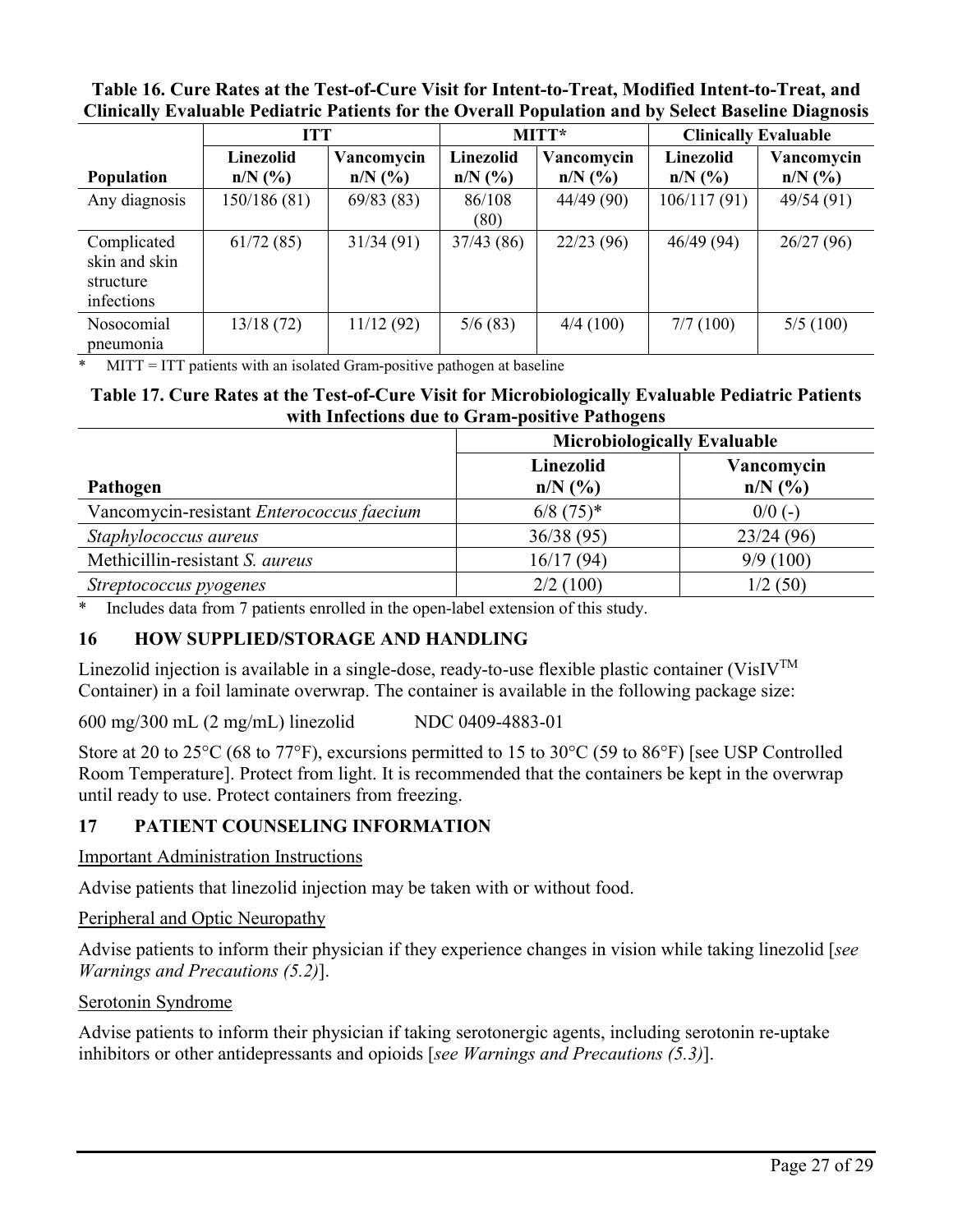## Potential Interactions Producing Elevation of Blood Pressure

- Advise patients to inform their physician if they have a history of hypertension.
- Advise patients to avoid large quantities of foods or beverages with high tyramine content while taking linezolid. Foods high in tyramine content include those that may have undergone protein changes by aging, fermentation, pickling, or smoking to improve flavor, such as aged cheeses, fermented or air-dried meats, sauerkraut, soy sauce, tap beers, and red wines. The tyramine content of any protein-rich food may be increased if stored for long periods or improperly refrigerated.
- Advise patients to inform their physician if taking medications containing pseudoephedrine HCl or phenylpropanolamine HCl, such as cold remedies and decongestants [*see Warnings and Precautions (5.6)*].

# Lactic Acidosis

Advise patients to inform their physician if they experience repeated episodes of nausea or vomiting while receiving linezolid [*see Warnings and Precautions (5.7)*].

# Convulsions

Advise patients to inform their physician if they have a history of seizures or convulsions [*see Warnings and Precautions (5.8)*].

#### Hypoglycemia

Advise patients to inform their physician if they have diabetes mellitus. Hypoglycemic reactions, such as diaphoresis and tremulousness, along with low blood glucose measurements may occur when treated with linezolid. If such reactions occur, patients should contact a physician or other health professional for proper treatment [*see Warnings and Precautions (5.9)*].

#### Hyponatremia and/or SIADH

Advise patients at risk for hyponatremia to inform their physician if they experience signs and symptoms of hyponatremia and/or SIADH, including confusion, somnolence, generalized weakness, and respiratory distress [*see Warnings and Precautions (5.10)*].

#### Antibacterial Resistance

Patients should be counseled that antibacterial drugs including linezolid injection should only be used to treat bacterial infections. They do not treat viral infections (e.g., the common cold). When linezolid injection is prescribed to treat a bacterial infection, patients should be told that although it is common to feel better early in the course of therapy, the medication should be taken exactly as directed. Skipping doses or not completing the full course of therapy may (1) decrease the effectiveness of the immediate treatment and (2) increase the likelihood that bacteria will develop resistance and will not be treatable by linezolid or other antibacterial drugs in the future.

#### Diarrhea

Diarrhea is a common problem caused by antibacterial drugs, which usually ends when the antibacterial drug is discontinued. Sometimes after starting treatment with antibacterial drugs, patients can develop watery and bloody stools (with or without stomach cramps and fever) even as late as two or more months after having taken the last dose of the antibacterial drug. If this occurs, patients should contact their physician as soon as possible [*see Warnings and Precautions (5.5)*].